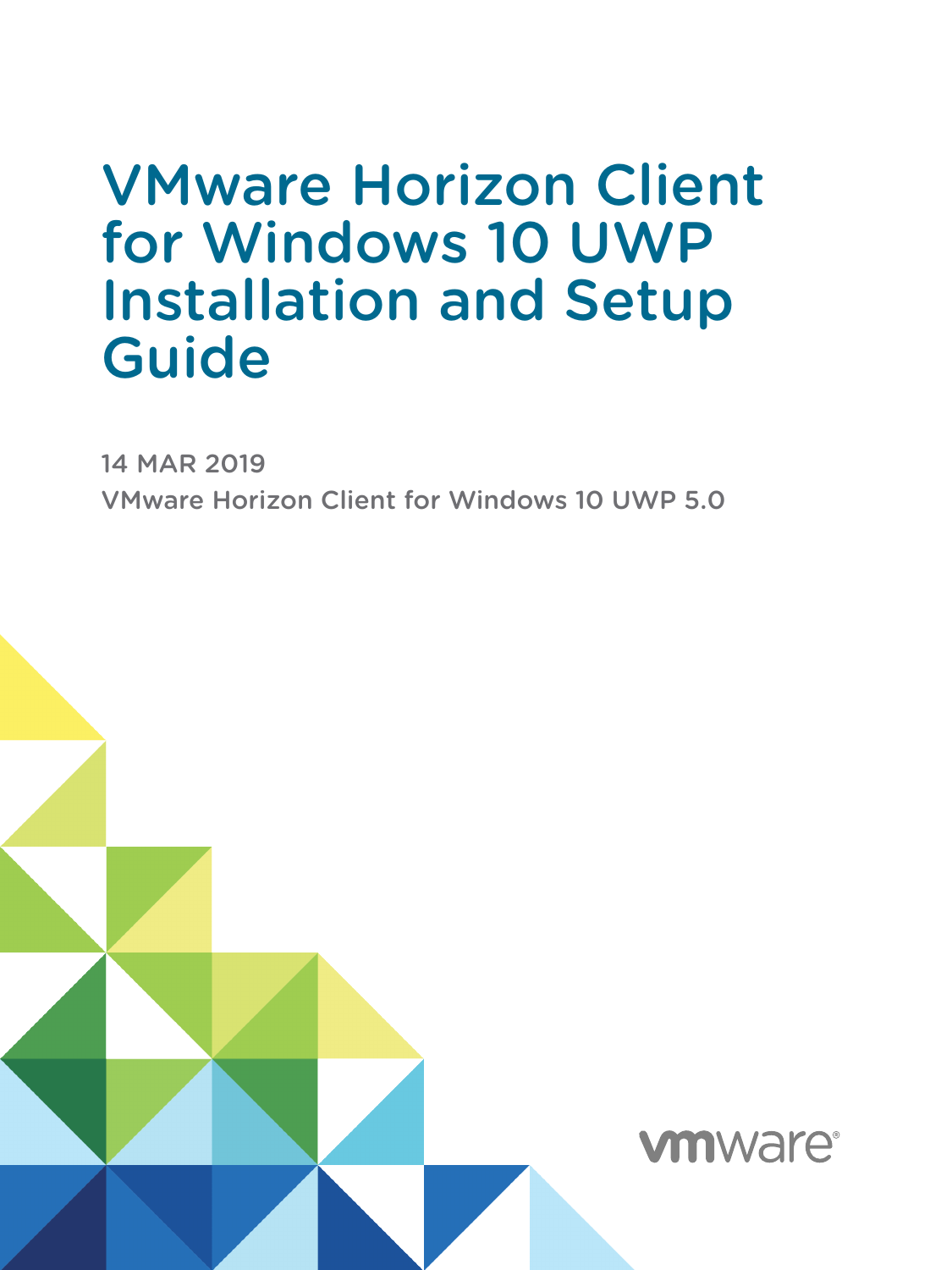You can find the most up-to-date technical documentation on the VMware website at:

<https://docs.vmware.com/>

If you have comments about this documentation, submit your feedback to

[docfeedback@vmware.com](mailto:docfeedback@vmware.com)

**VMware, Inc.** 3401 Hillview Ave. Palo Alto, CA 94304 www.vmware.com

Copyright <sup>©</sup> 2016–2018 VMware, Inc. All rights reserved. [Copyright and trademark information](http://pubs.vmware.com/copyright-trademark.html).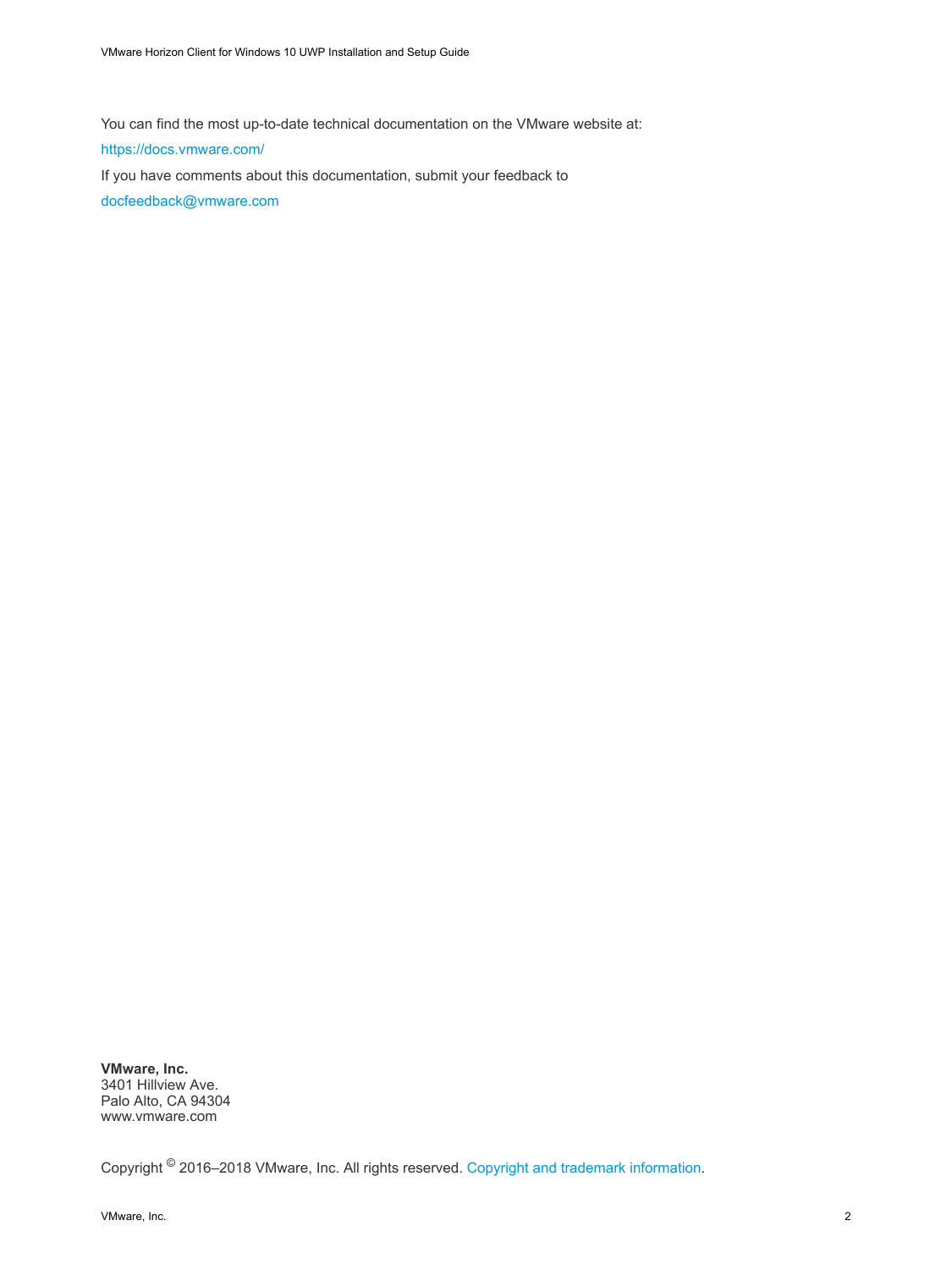## **Contents**

#### **1** [VMware Horizon Client for Windows 10 UWP Installation and Setup Guide 5](#page-4-0)

#### **2** [Setup and Installation 6](#page-5-0)

Sy[stem Requirements for Windows 10 Devices 6](#page-5-0) Wi[ndows Hello Authentication Requirements 7](#page-6-0) Pre[paring Connection Server for Horizon Client 7](#page-6-0) Su[pported Desktop Operating Systems 8](#page-7-0) Inst[all or Upgrade the VMware Horizon Client App 8](#page-7-0) Sa[ve Information About Recent Servers 9](#page-8-0) Co[nfigure Advanced TLS Options 9](#page-8-0) Co[nfigure VMware Blast Options 10](#page-9-0) Dis[playing Help for Horizon Client 11](#page-10-0) Co[nfigure Horizon Client Data Sharing 11](#page-10-0) Ho[rizon Client Data Collected by VMware 11](#page-10-0)

#### **3** [Managing Remote Desktop and Published Application Connections 14](#page-13-0)

Set[ting the Certificate Checking Mode in Horizon Client 14](#page-13-0) Co[nnect to a Remote Desktop or Published Application 15](#page-14-0) Dis[able Windows Hello Authentication for a Server 17](#page-16-0) Pin[ning a Remote Desktop or Published Application to the Start Screen 17](#page-16-0) Sel[ect a Favorite Remote Desktop or Published Application 17](#page-16-0) Dis[connecting from a Remote Desktop or Published Application 18](#page-17-0) Lo[gging Off from a Remote Desktop 18](#page-17-0) Dis[connecting from a Server 19](#page-18-0)

#### **4** [Using a Remote Desktop or Published Application 20](#page-19-0)

Fe[ature Support Matrix for Windows 10 Clients 20](#page-19-0) Usi[ng Full-Screen Mode 23](#page-22-0) Usi[ng DPI Synchronization 23](#page-22-0) Adj[ust the Screen Resolution for Remote Desktops and Published Applications 24](#page-23-0) Co[nfigure the Local Zoom Feature 25](#page-24-0) Pre[vent Screen Lock 25](#page-24-0) Usi[ng the Sidebar 25](#page-24-0) Ge[stures and Navigation Aids 26](#page-25-0) Mul[titasking 27](#page-26-0) Usi[ng Horizon Client with a Microsoft Display Dock 27](#page-26-0) Co[pying and Pasting 27](#page-26-0) Lo[gging Copy and Paste Activity 28](#page-27-0)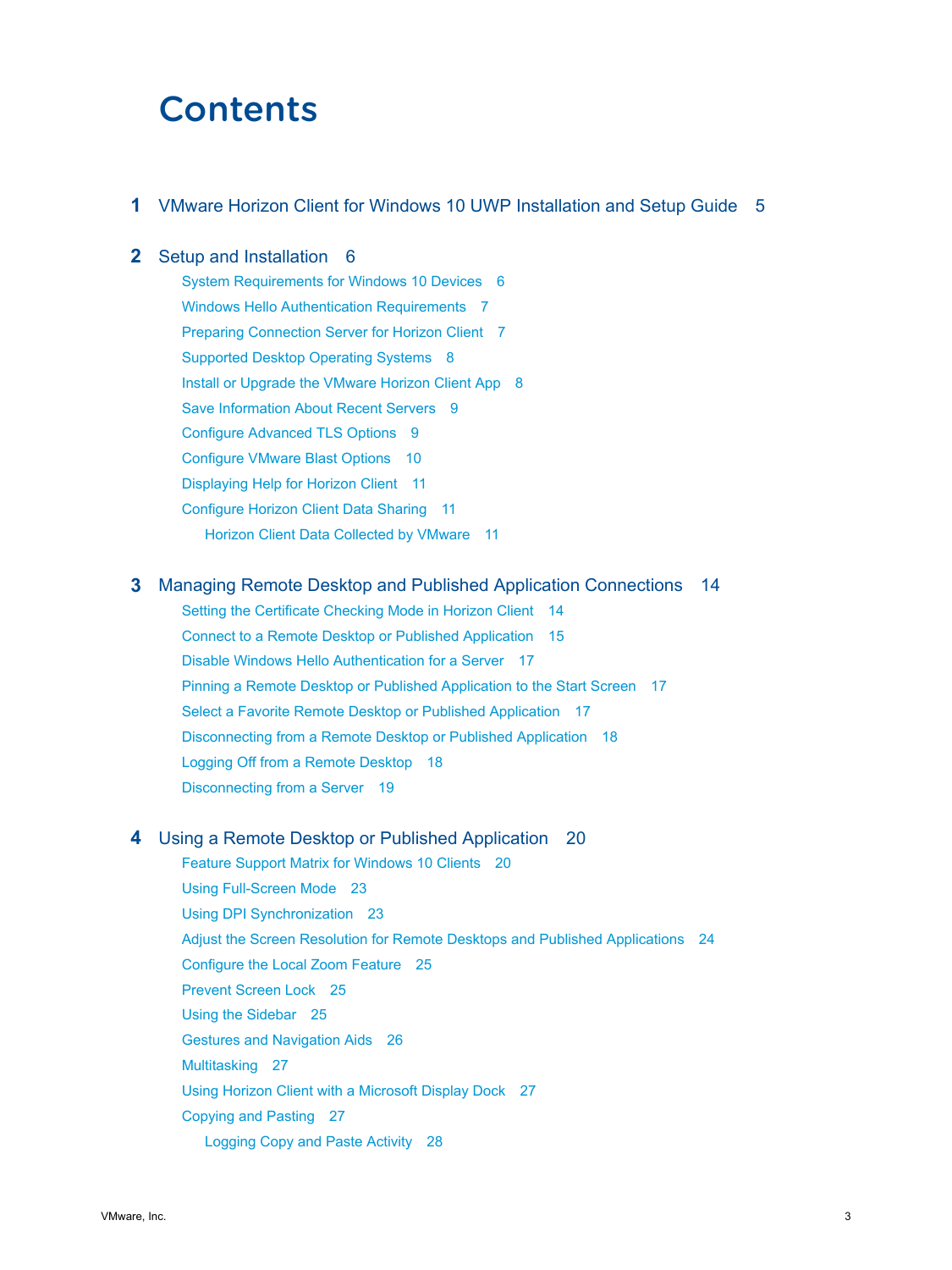Sa[ving Documents in a Published Application 28](#page-27-0) En[able Multi-Session Mode for Published Applications 29](#page-28-0) Int[ernationalization 29](#page-28-0)

#### **5** [Troubleshooting Horizon Client 30](#page-29-0)

Re[setting a Remote Desktop or Application 30](#page-29-0) Uni[nstall the VMware Horizon Client App 30](#page-29-0) Col[lect Logs to Send to VMware Technical Support 31](#page-30-0) Hor[izon Client Stops Responding or the Remote Desktop Freezes 32](#page-31-0) Co[nnecting to a Server in Workspace ONE Mode 32](#page-31-0)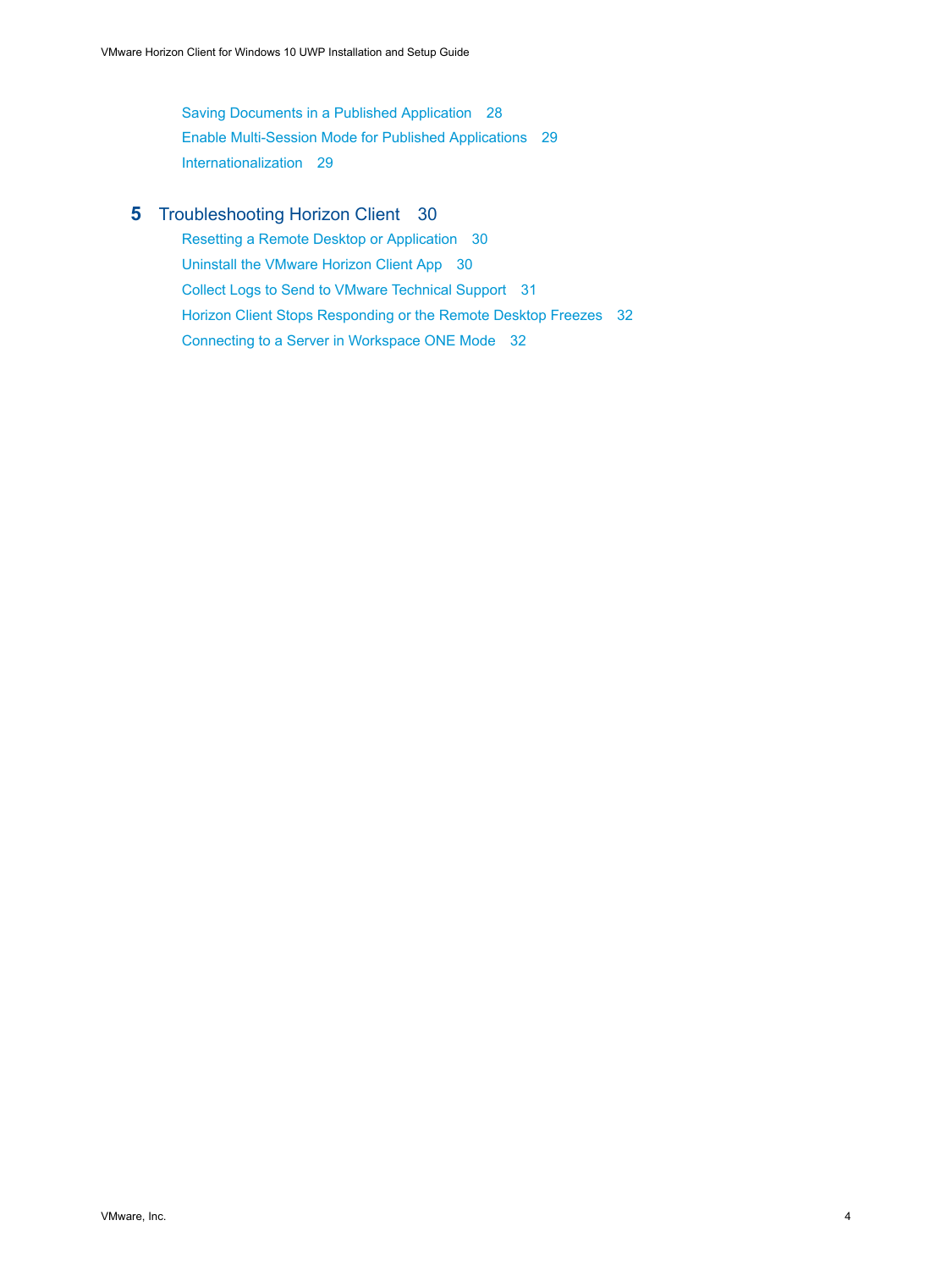# <span id="page-4-0"></span>VMware Horizon Client for Windows 10 UWP Installation<br>and Setup Guide<br>1

This document, *VMware Horizon Client for Windows 10 UWP Installation and Setup Guide*, provides information about installing, configuring, and using VMware Horizon<sup>®</sup> Client™ software on a Windows 10 device.

This information is intended for administrators who must set up a Horizon deployment that includes Windows 10 client devices. The information is written for experienced system administrators who are familiar with virtual machine technology and data center operations.

If you are an end user, see the *VMware Horizon Client for Windows 10 UWP User Guide* document on [VMware Docs](https://docs.vmware.com/en/VMware-Horizon-Client-for-Windows-10-UWP/index.html), or view the Horizon Client online help.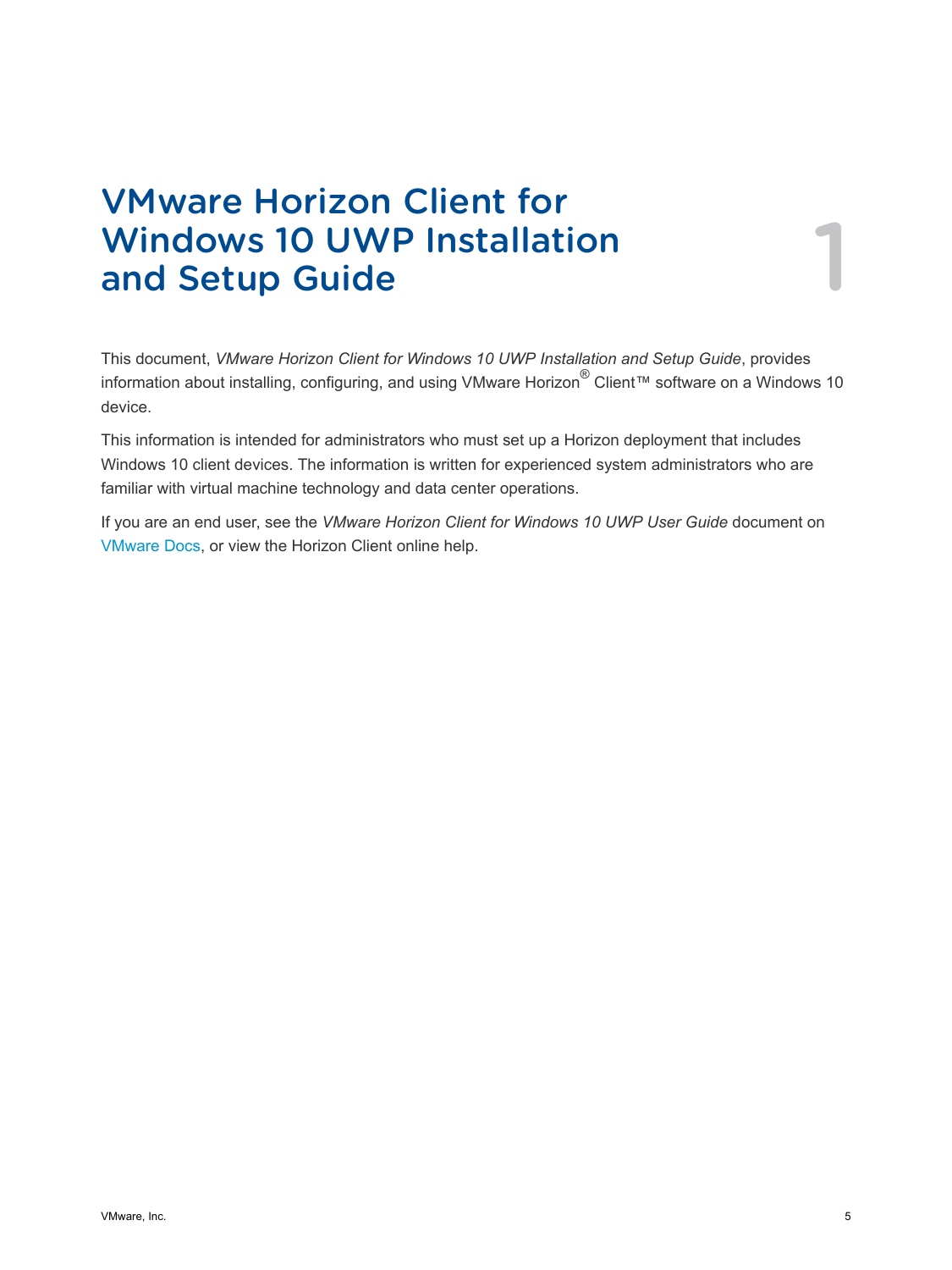## <span id="page-5-0"></span>Setup and Installation

Setting up a Horizon deployment for Windows 10 clients involves configuring certain Connection Server settings, meeting the system requirements for Horizon servers and Windows 10 clients, and installing the VMware Horizon Client app.

This chapter includes the following topics:

- System Requirements for Windows 10 Devices
- **Number 1** [Windows Hello Authentication Requirements](#page-6-0)
- **F** [Preparing Connection Server for Horizon Client](#page-6-0)
- [Supported Desktop Operating Systems](#page-7-0)
- [Install or Upgrade the VMware Horizon Client App](#page-7-0)
- [Save Information About Recent Servers](#page-8-0)
- [Configure Advanced TLS Options](#page-8-0)
- [Configure VMware Blast Options](#page-9-0)
- **n** [Displaying Help for Horizon Client](#page-10-0)
- [Configure Horizon Client Data Sharing](#page-10-0)

## System Requirements for Windows 10 Devices

The Windows 10 device on which you install the VMware Horizon Client app, and the peripherals it uses, must meet certain system requirements.

- **Operating systems n** Windows 10 1809 SAC
	- Windows 10 1803 SAC

**Windows Hello authentication**

See [Windows Hello Authentication Requirements.](#page-6-0)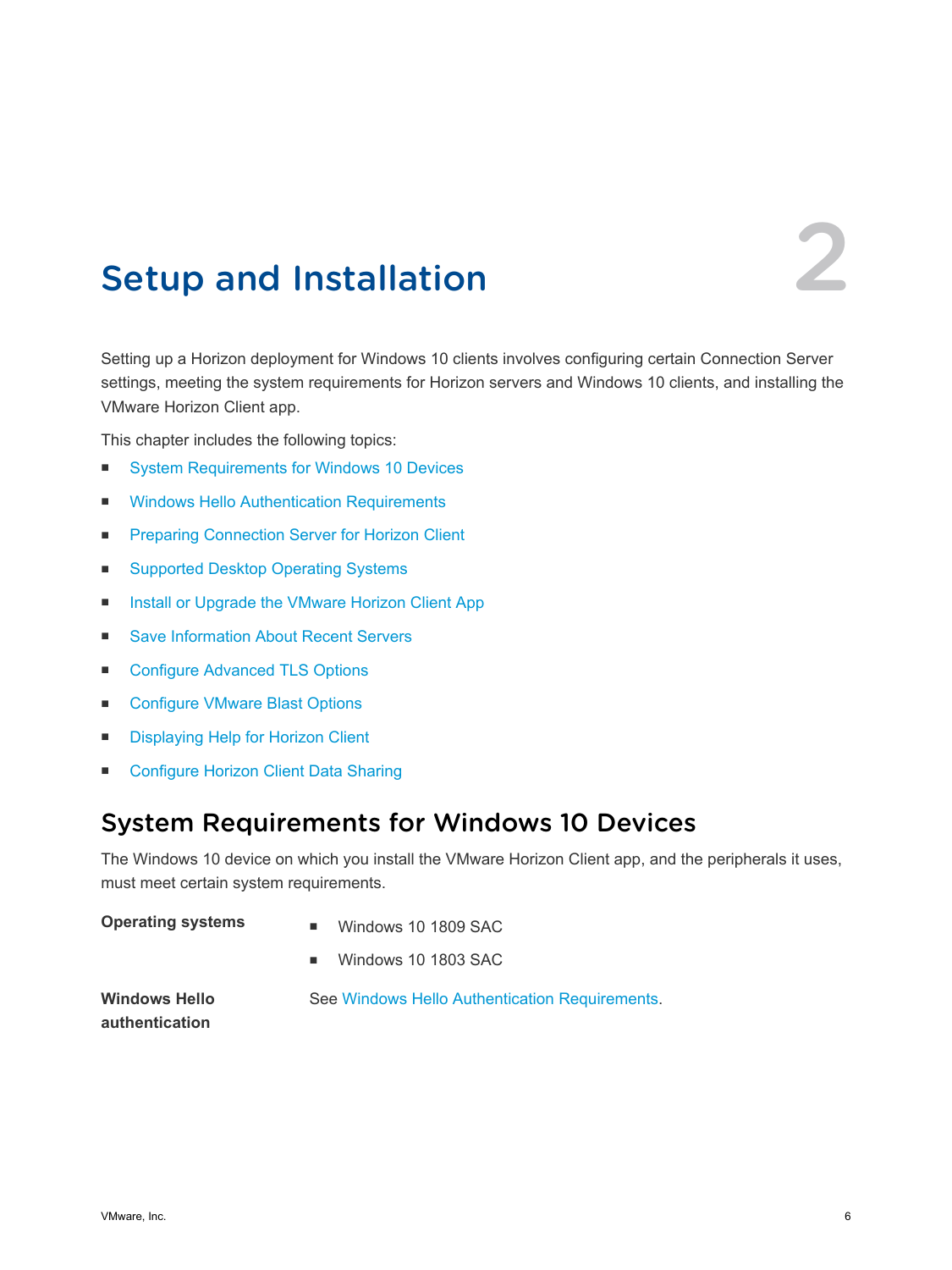<span id="page-6-0"></span>**Connection Server, security server, and View Agent or Horizon Agent** Latest maintenance release of Horizon 6 version 6.2.x and later releases. VMware recommends that you use a security server or Unified Access Gateway appliance so that client devices do not require a VPN connection. **Display protocols n** VMware Blast (requires Horizon Agent 7.0 or later)

- 
- **PCoIP**

## Windows Hello Authentication Requirements

To use Windows Hello to authenticate in Horizon Client, you must meet certain requirements.

| <b>Windows 10 device</b><br>models       | Any Windows 10 device that supports Windows Hello, such as Microsoft<br>Surface Pro 4.                                                                                                                                                                                                                                                                   |
|------------------------------------------|----------------------------------------------------------------------------------------------------------------------------------------------------------------------------------------------------------------------------------------------------------------------------------------------------------------------------------------------------------|
| <b>Operating system</b><br>requirements  | Set up Windows Hello in Settings > Accounts > Sign-in options.                                                                                                                                                                                                                                                                                           |
| <b>Connection Server</b><br>requirements | Horizon 6 version 6.2 or a later release.<br>٠<br>Enable biometric authentication in Connection Server. For information,<br>٠<br>see "Configure Biometric Authentication" in the Horizon 7<br>Administration document.                                                                                                                                   |
| <b>Horizon Client</b><br>requirements    | Enable Windows Hello by tapping <b>Enable Windows Hello</b> on the server<br>login dialog box. After you successfully log in, your Active Directory<br>credentials are stored securely on the Windows 10 device. Enable<br><b>Windows Hello</b> is shown the first time you log in and does not appear after<br>Windows Hello authentication is enabled. |

You can use Windows Hello authentication as part of two-factor authentication with RSA SecurID and RADIUS authentication.

## Preparing Connection Server for Horizon Client

Before end users can connect to a server and access a remote desktop or published application, a Horizon administrator must configure certain Connection Server settings.

## Unified Access Gateway and Security Servers

- **n** If your Horizon deployment includes a Unified Access Gateway appliance, configure Connection Server to work with Unified Access Gateway. See the *Deploying and Configuring Unified Access Gateway* document. Unified Access Gateway appliances perform the same role as security servers.
- <sup>n</sup> If your Horizon deployment includes a security server, verify that you are using the latest maintenance releases of Connection Server 6.x and Security Server 6.x or later releases. For more information, see the installation document for your Horizon version.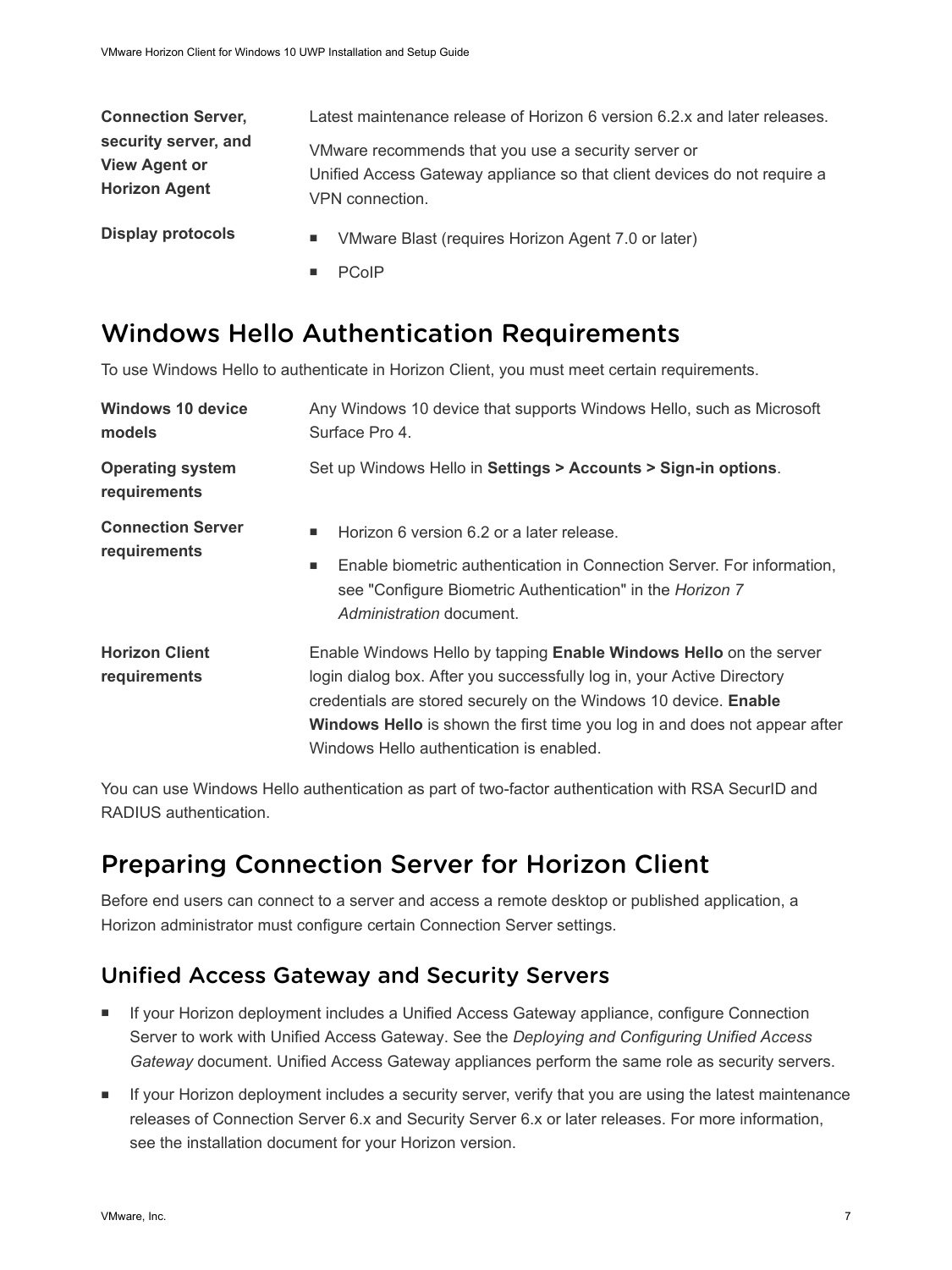## <span id="page-7-0"></span>Desktop and Application Pools

• Verify that a desktop or application pool has been created and that the user account that you plan to use is entitled to access the pool. For more information, see the *Setting Up Virtual Desktops in Horizon 7* and *Setting Up Published Desktops and Applications in Horizon 7* documents.

#### User Authentication

- <sup>n</sup> To use Windows Hello authentication with Horizon Client, you must enable biometric authentication in Connection Server. Biometric authentication is supported in Horizon 6 version 6.2 and later. For more information, see the *Horizon 7 Administration* document.
- To use two-factor authentication, such as RSA SecurID or RADIUS authentication, with Horizon Client, you must enable the two-factor authentication feature for the Connection Server instance. For more information, see the topics about two-factor authentication in the *Horizon 7 Administration* document.
- <sup>n</sup> To send the domain list to Horizon Client, enable the **Send domain list** global setting in Horizon Administrator. This setting is available in Horizon 7 verison 7.8 and later and is disabled by default. Earlier Horizon 7 versions send the domain list. For more information, see the *Horizon 7 Administration* document.

When users log in to a server, and **Send domain list** is disabled, the **Domain** drop-down menu in Horizon Client shows \*DefaultDomain\* and users might need to enter a domain, for example, username@domain.com, in the **User name** text box. If users do not enter the domain manually, and if more than one domain is configured, they might fail to log in to the server.

## Supported Desktop Operating Systems

Horizon administrators create virtual machines with a guest operating system and install agent software in the guest operating system. End users can log in to these virtual machines from a client device.

For a list of the supported Windows guest operating systems, see "Supported Operating Systems for Horizon Agent" in the *Horizon 7 Installation* document.

## Install or Upgrade the VMware Horizon Client App

The VMware Horizon Client app is a Windows 10 app, and you install it just as you do other Windows 10 apps.

#### **Prerequisites**

- **•** Verify that the client device meets the system requirements for Horizon Client. See [System](#page-5-0) [Requirements for Windows 10 Devices](#page-5-0).
- Set up the Windows 10 client device. See the manufacturer's user's quide for the device.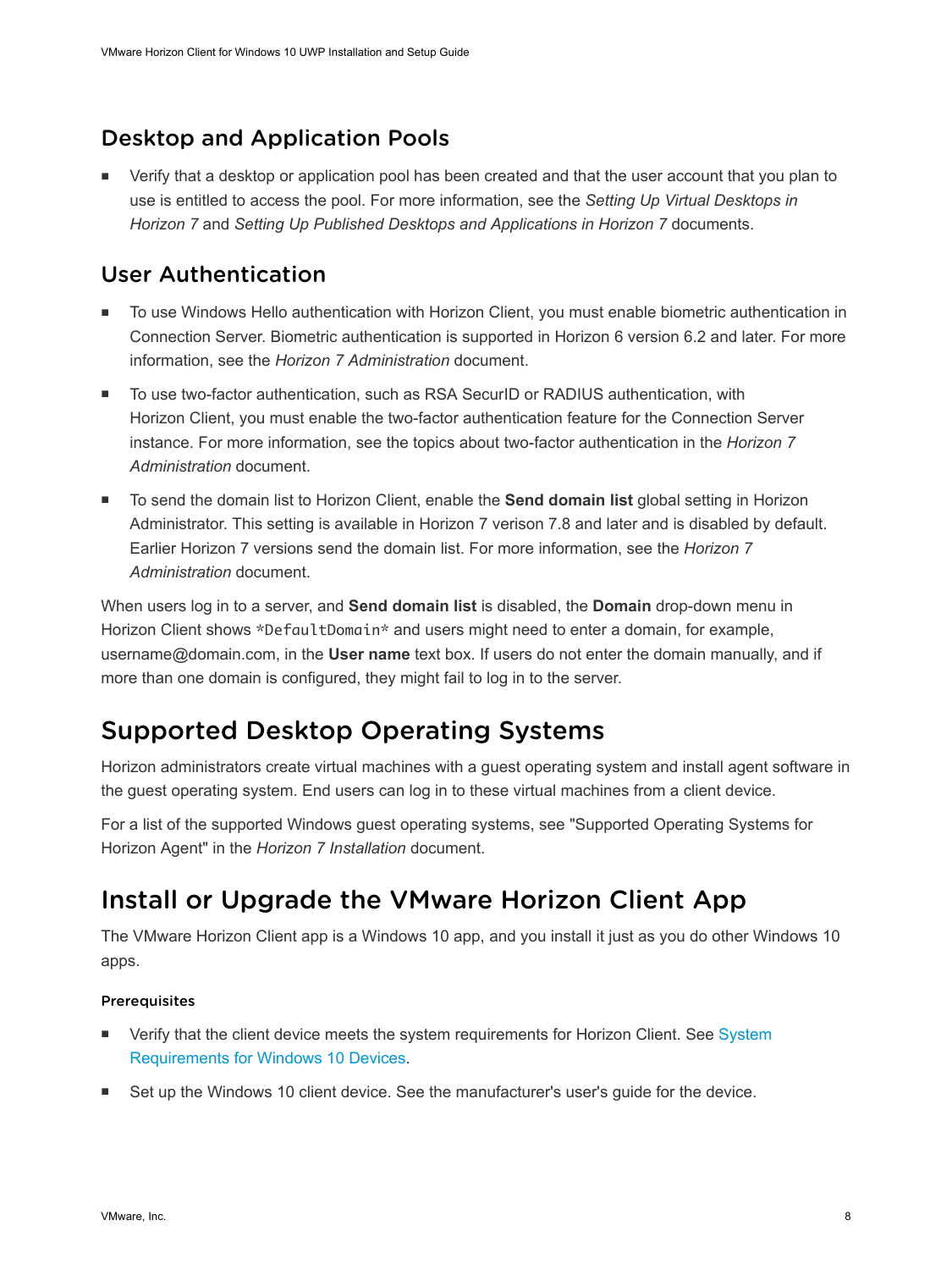#### <span id="page-8-0"></span>Procedure

- **1** Open the Store app on the client device and use your Microsoft account to log in.
- **2** Search for the VMware Horizon Client app.
- **3** Click **Install** or **Free** and install the VMware Horizon Client app on the client device.

## Save Information About Recent Servers

You can configure Horizon Client to save a server shortcut on the Horizon Client home window after you connect to a server for the first time.

#### Procedure

- **1** Open the **Option** menu.
	- n If you are not connected to a server, tap the **Option** menu in the upper-left corner of the Horizon Client menu bar.
	- n If you are connected to a server, but not yet connected to a remote desktop or published application, tap the **Option** menu in the upper-left corner of the desktop and application selection window.
	- n If you are connected to a remote desktop or published application, tap the **Option** button in the floating menu in the remote desktop or published application window and tap **Setting**.
- **2** Expand the **Advanced** section and tap to toggle the **Save information about recent servers** option to **On**.

If the option is set to **Off**, Horizon Client does not save recent servers on the home window.

## Configure Advanced TLS Options

You can select the security protocols and cryptographic algorithms that Horizon uses to encrypt communications between Horizon Client and servers, and between Horizon Client and Horizon Agent.

By default, TLS v1.1 and TLS v1.2 are enabled. SSL v2.0, SSL v3.0, and TLS v1.0 are not supported. The default cipher control string is "!aNULL:kECDH+AESGCM:ECDH+AESGCM:RSA+AESGCM:kECDH +AES:ECDH+AES:RSA+AES".

If you configure a security protocol for Horizon Client that is not enabled on the server to which the client system connects, a TLS error occurs and the connection fails.

For information about configuring the security protocols that Connection Server can accept, see the *Horizon 7 Security* document.

#### Procedure

**1** Tap the **Option** menu in the upper-left corner of the Horizon Client menu bar and expand the **SSL Options** section.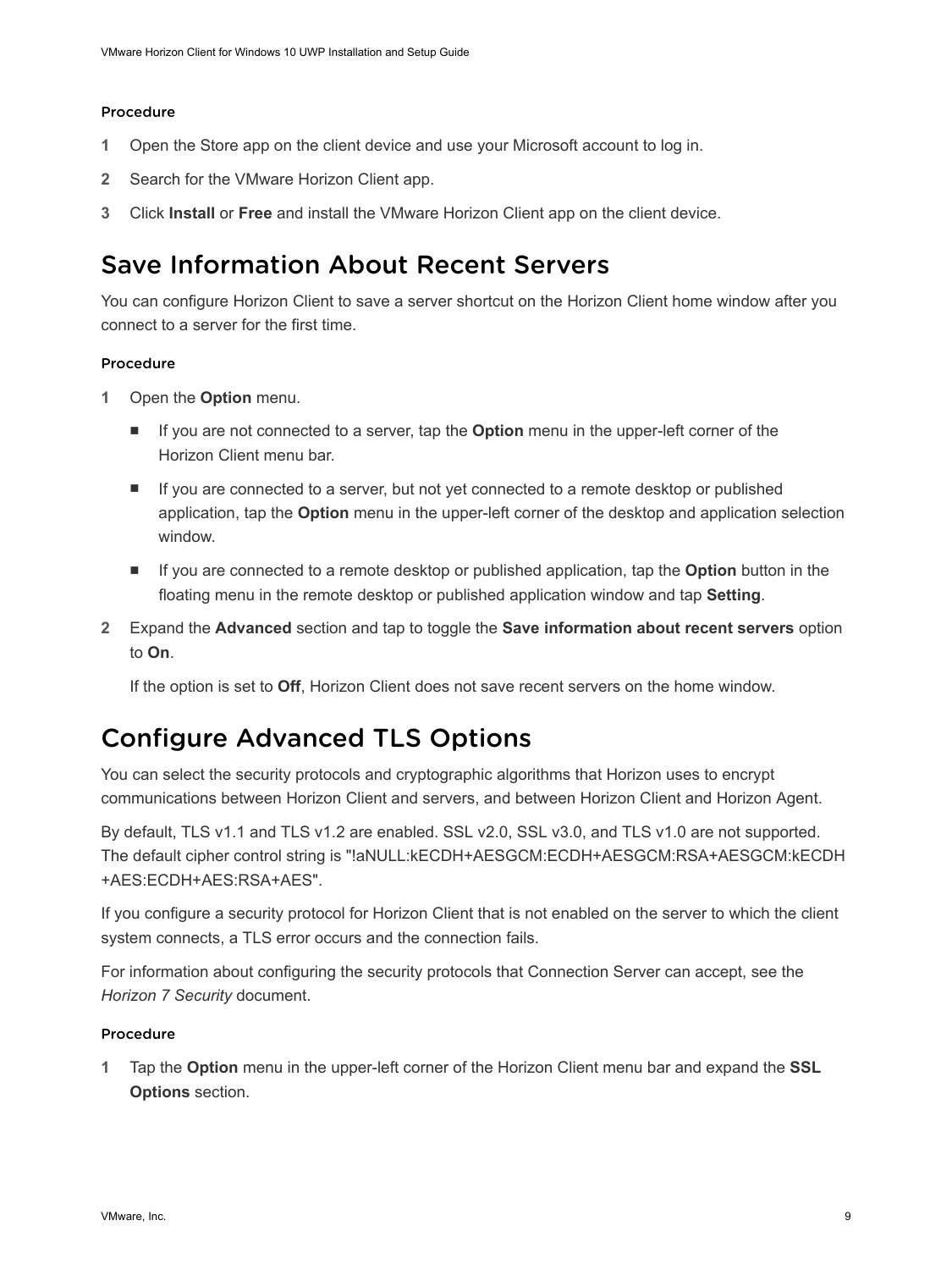<span id="page-9-0"></span>**2** To enable or disable a security protocol, tap the **On** or **Off** toggle under the security protocol name.

You can enable and disable the TLS v1.1 and TLS v1.2 protocols. Both protocols are enabled by default.

- **3** To change the cipher control string, replace the default string and tap **Change**.
- **4** (Optional) To revert to the default cipher control string, tap **Default**.

Your changes take effect the next time you connect to the server.

## Configure VMware Blast Options

You can configure H.264 decoding for remote desktop and published application sessions that use the VMware Blast display protocol.

You can configure H.264 decoding before or after you connect to a server.

**Note** In earlier Horizon Client versions, you had to select a network condition option to provide the best user experience with VMware Blast. In this release, Horizon Client senses current network conditions and chooses a transport to provide the best user experience automatically.

#### Prerequisites

To use this feature, Horizon Agent 7.0 or later must be installed.

#### Procedure

- **1** Open the **Option** menu.
	- If you are not connected to a server, tap the **Option** menu in the upper-left corner of the Horizon Client menu bar and expand the **VMware Blast** section.
	- If you are connected to a server, tap the **Option** menu in the upper-left corner of the desktop and application selection window, expand the **Protocol** section, and select **VMware Blast**.
- **2** To enable or disable H.264 encoding, tap and toggle the **Allow H.264 decoding** option to **On** or **Off**.

When this option is set to **On** (the default setting), Horizon Client allows H.264 encoding if Horizon Agent for the remote desktop or published application supports H.264 encoding. If Horizon Agent for the remote desktop or published application does not support H.264 encoding, Horizon Client uses JPEG/PNG encoding instead. When this option is set to **Off**, H.264 encoding is not allowed and Horizon Client always using JPEG/PNG encoding.

Changes for H.264 take effect the next time a user connects to a remote desktop or published application and selects the VMware Blast display protocol. Your changes do not affect existing VMware Blast sessions.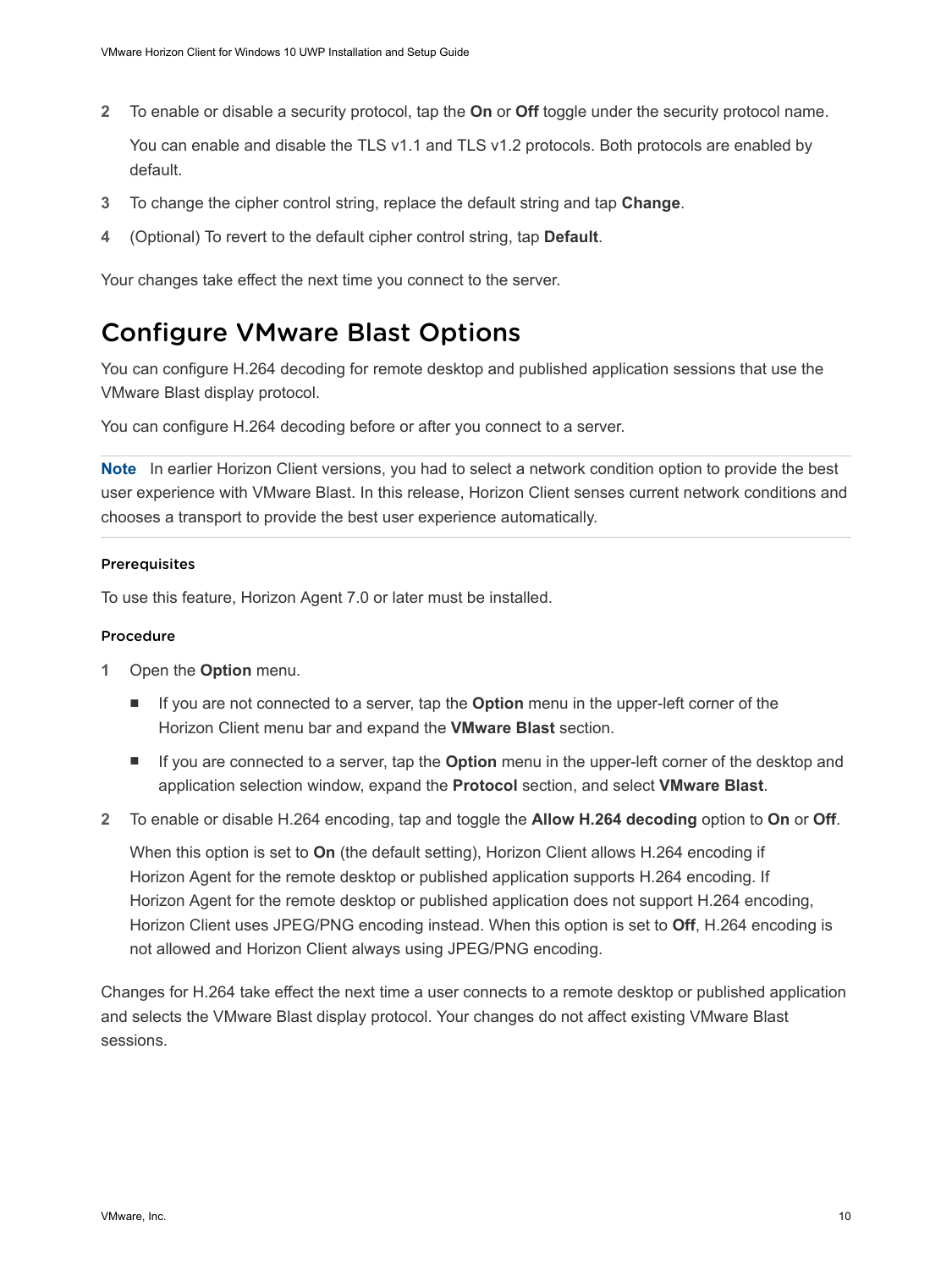## <span id="page-10-0"></span>Displaying Help for Horizon Client

To access the Horizon Client help from within the VMware Horizon Client app, tap the **Option** menu in the upper-left corner of the Horizon Client menu bar, tap the information (**!**) icon, and tap the link under **Online Help**.

## Configure Horizon Client Data Sharing

If your Horizon administrator has opted to participate in the customer experience improvement program, VMware collects and receives anonymous data on client systems to prioritize hardware and software compatibility. You can configure whether to share information on your client system by enabling or disabling a setting in Horizon Client.

Horizon Client data sharing is enabled by default. You must configure the data sharing setting before you connect to a server. The setting is applied to all servers. You cannot change the Horizon Client data sharing setting after you connect to a server.

#### Procedure

- **1** Start Horizon Client.
- **2** Tap the **Option** menu in the upper-left corner of the Horizon Client menu bar and expand the **Advanced** section.
- **3** Expand the **Allow Data Sharing** section and tap to toggle the **Allow Data Sharing** option to on or off.

#### Horizon Client Data Collected by VMware

If a Horizon administrator has opted to participate in the customer experience improvement program, and data sharing is enabled on the client system, VMware collects data about the client system.

VMware collects data about client systems to prioritize hardware and software compatibility. If your Horizon administrator has opted to participate in the customer experience improvement program, VMware collects anonymous data about your deployment to respond better to customer requirements. VMware does not collect data that identifies your organization. Horizon Client information is sent first to the Connection Server instance and then to VMware, along with data about Connection Server, desktop pools, and remote desktops.

A Horizon administrator can select whether to participate in the VMware customer experience improvement program when installing Connection Server or by setting an option in Horizon Administrator after the installation.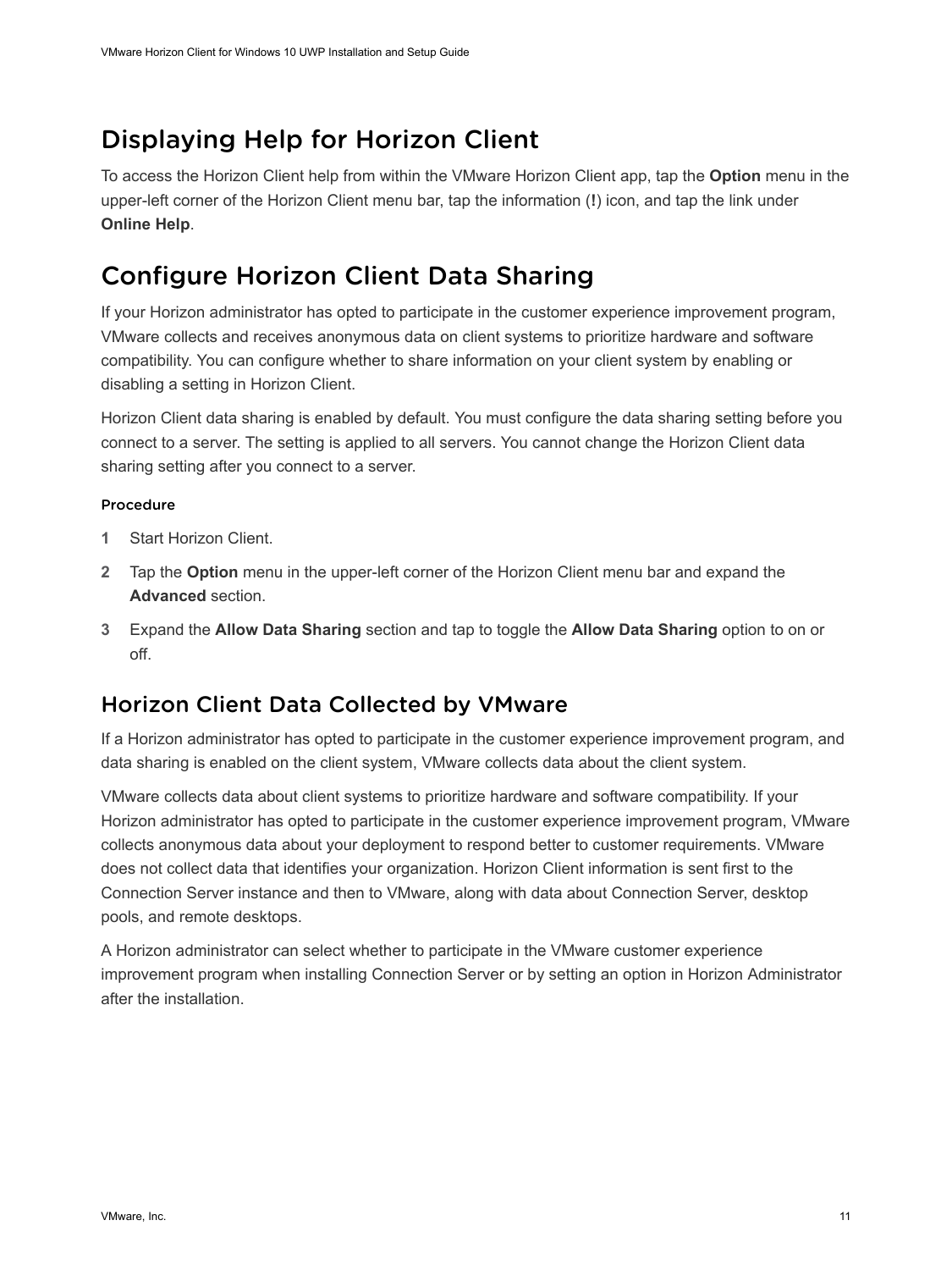|         | Table 2-1. Data Collected from Horizon Clients for the Customer Experience Improvement |  |  |
|---------|----------------------------------------------------------------------------------------|--|--|
| Program |                                                                                        |  |  |

|                                                         | <b>Is This Field</b><br>Made |                                                                                                               |
|---------------------------------------------------------|------------------------------|---------------------------------------------------------------------------------------------------------------|
| <b>Description</b>                                      | Anonymous?                   | <b>Example Value</b>                                                                                          |
| Company that produced the Horizon Client<br>application | No                           | <b>VMware</b>                                                                                                 |
| Product name                                            | No                           | <b>VMware Horizon Client</b>                                                                                  |
| Client product version                                  | No                           | (The format is x.x.x-yyyyyy, where x.x.x is the client version<br>number and yyyyyy is the build number.)     |
| Client binary architecture                              | No                           | Examples include the following:<br>i386<br>п                                                                  |
|                                                         |                              | x86_64<br>п<br>arm<br>г                                                                                       |
| Client build name                                       | No                           | Examples include the following:                                                                               |
|                                                         |                              | VMware-Horizon-Client-Win32-Windows<br>٠                                                                      |
|                                                         |                              | VMware-Horizon-Client-Linux<br>ш                                                                              |
|                                                         |                              | VMware-Horizon-Client-iOS<br>п                                                                                |
|                                                         |                              | VMware-Horizon-Client-Mac<br>٠                                                                                |
|                                                         |                              | VMware-Horizon-Client-Android                                                                                 |
|                                                         |                              | VMware-Horizon-Client-WinStore<br>ш                                                                           |
| Host operating system                                   | No                           | Examples include the following:                                                                               |
|                                                         |                              | Windows 8.1<br>п                                                                                              |
|                                                         |                              | Windows 7, 64-bit Service Pack 1 (Build 7601)<br>п                                                            |
|                                                         |                              | iPhone OS 5.1.1 (9B206)<br>п                                                                                  |
|                                                         |                              | Ubuntu 12.04.4 LTS<br>п                                                                                       |
|                                                         |                              | Mac OS X 10.8.5 (12F45)<br>п                                                                                  |
| Host operating system kernel                            | No                           | Examples include the following:                                                                               |
|                                                         |                              | Windows 6.1.7601 SP1<br>٠                                                                                     |
|                                                         |                              | Darwin Kernel Version 11.0.0: Sun Apr 8 21:52:26 PDT<br>п<br>2012; root:xnu-1878.11.10~1/RELEASE_ARM_S5L8945X |
|                                                         |                              | Darwin 11.4.2<br>п                                                                                            |
|                                                         |                              | Linux 2.6.32-44-generic #98-Ubuntu SMP Mon Sep 24                                                             |
|                                                         |                              | 17:27:10 UTC 2012<br>unknown (for Windows Store)<br>п                                                         |
| Host operating system architecture                      | No                           | Examples include the following:                                                                               |
|                                                         |                              | x86_64                                                                                                        |
|                                                         |                              | i386<br>п                                                                                                     |
|                                                         |                              | armv71                                                                                                        |
|                                                         |                              | <b>ARM</b>                                                                                                    |
| Host system model                                       | No                           | Examples include the following:                                                                               |
|                                                         |                              | Dell Inc. OptiPlex 960<br>п                                                                                   |
|                                                         |                              | iPad3,3<br>ш                                                                                                  |
|                                                         |                              | MacBookPro8,2<br>ш                                                                                            |
|                                                         |                              | Dell Inc. Precision Workstation T3400 (A04 03/21/2008)<br>٠                                                   |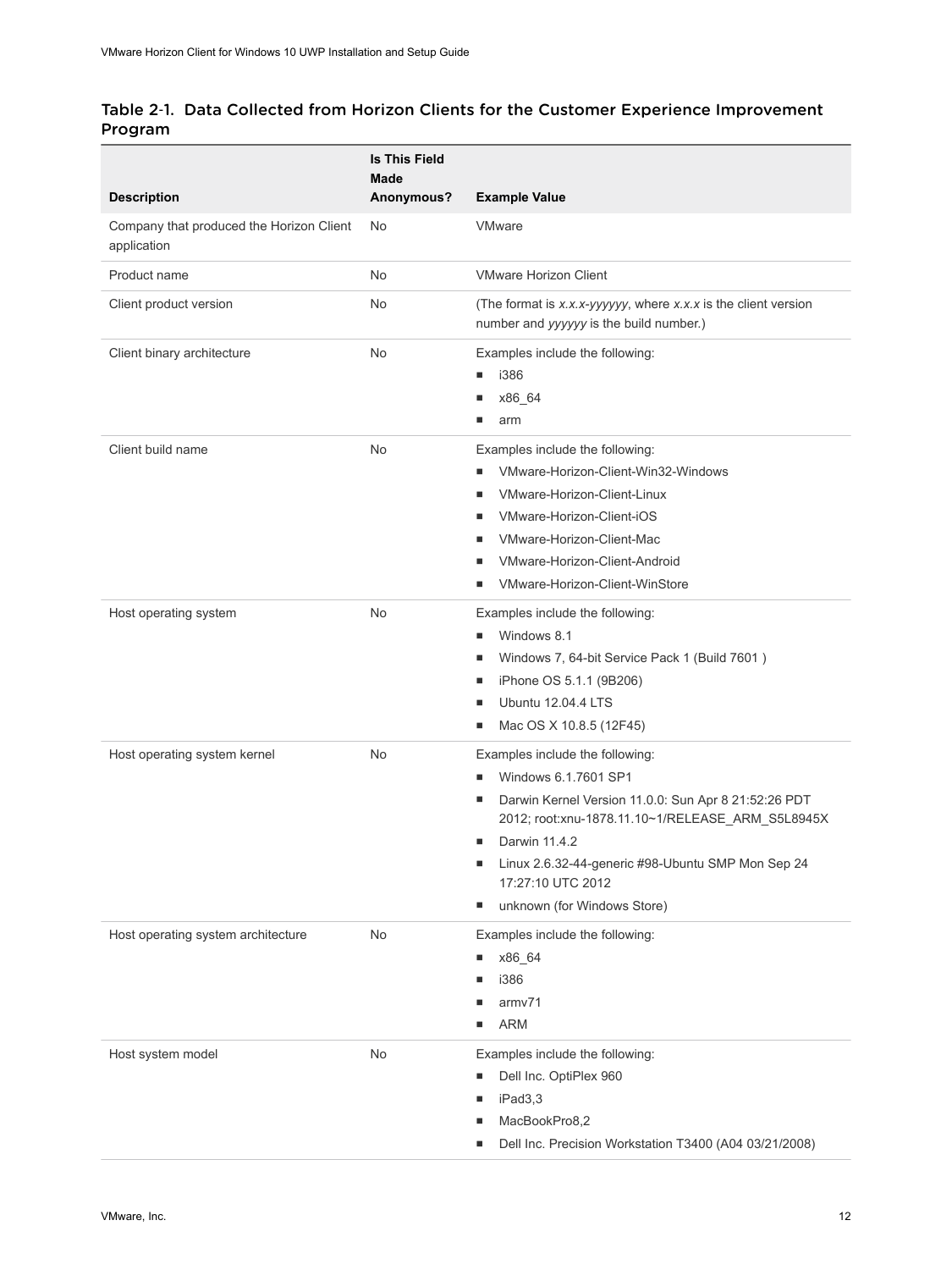#### Table 2-1. Data Collected from Horizon Clients for the Customer Experience Improvement Program (Continued)

|                                                   | <b>Is This Field</b><br><b>Made</b> |                                                                                      |
|---------------------------------------------------|-------------------------------------|--------------------------------------------------------------------------------------|
| <b>Description</b>                                | Anonymous?                          | <b>Example Value</b>                                                                 |
| Host system CPU                                   | <b>No</b>                           | Examples include the following:                                                      |
|                                                   |                                     | Intel(R) Core(TM)2 Duo CPU E8400 @ 3.00GH<br>п                                       |
|                                                   |                                     | Intel(R) Core(TM)2 Quad CPU Q6600 @ 2.40GH<br>ш                                      |
|                                                   |                                     | unknown (for iPad)<br>ш                                                              |
| Number of cores in the host system's<br>processor | No                                  | For example: 4                                                                       |
| MB of memory on the host system                   | <b>No</b>                           | Examples include the following:                                                      |
|                                                   |                                     | 4096<br>٠                                                                            |
|                                                   |                                     | unknown (for Windows Store)                                                          |
| Number of USB devices connected                   | No                                  | 2 (USB device redirection is supported only for Linux, Windows,<br>and Mac clients.) |
| Maximum concurrent USB device<br>connections      | <b>No</b>                           | 2                                                                                    |
| USB device vendor ID                              | <b>No</b>                           | Examples include the following:                                                      |
|                                                   |                                     | Kingston<br>п                                                                        |
|                                                   |                                     | <b>NEC</b>                                                                           |
|                                                   |                                     | Nokia                                                                                |
|                                                   |                                     | Wacom<br>٠                                                                           |
| USB device product ID                             | <b>No</b>                           | Examples include the following:                                                      |
|                                                   |                                     | <b>DataTraveler</b><br>٠                                                             |
|                                                   |                                     | Gamepad<br>ш                                                                         |
|                                                   |                                     | Storage Drive<br>п                                                                   |
|                                                   |                                     | <b>Wireless Mouse</b><br>٠                                                           |
| USB device family                                 | <b>No</b>                           | Examples include the following:                                                      |
|                                                   |                                     | Security<br>п                                                                        |
|                                                   |                                     | Human Interface Device                                                               |
|                                                   |                                     | Imaging<br>п                                                                         |
| USB device use count                              | No                                  | (Number of times the device was shared)                                              |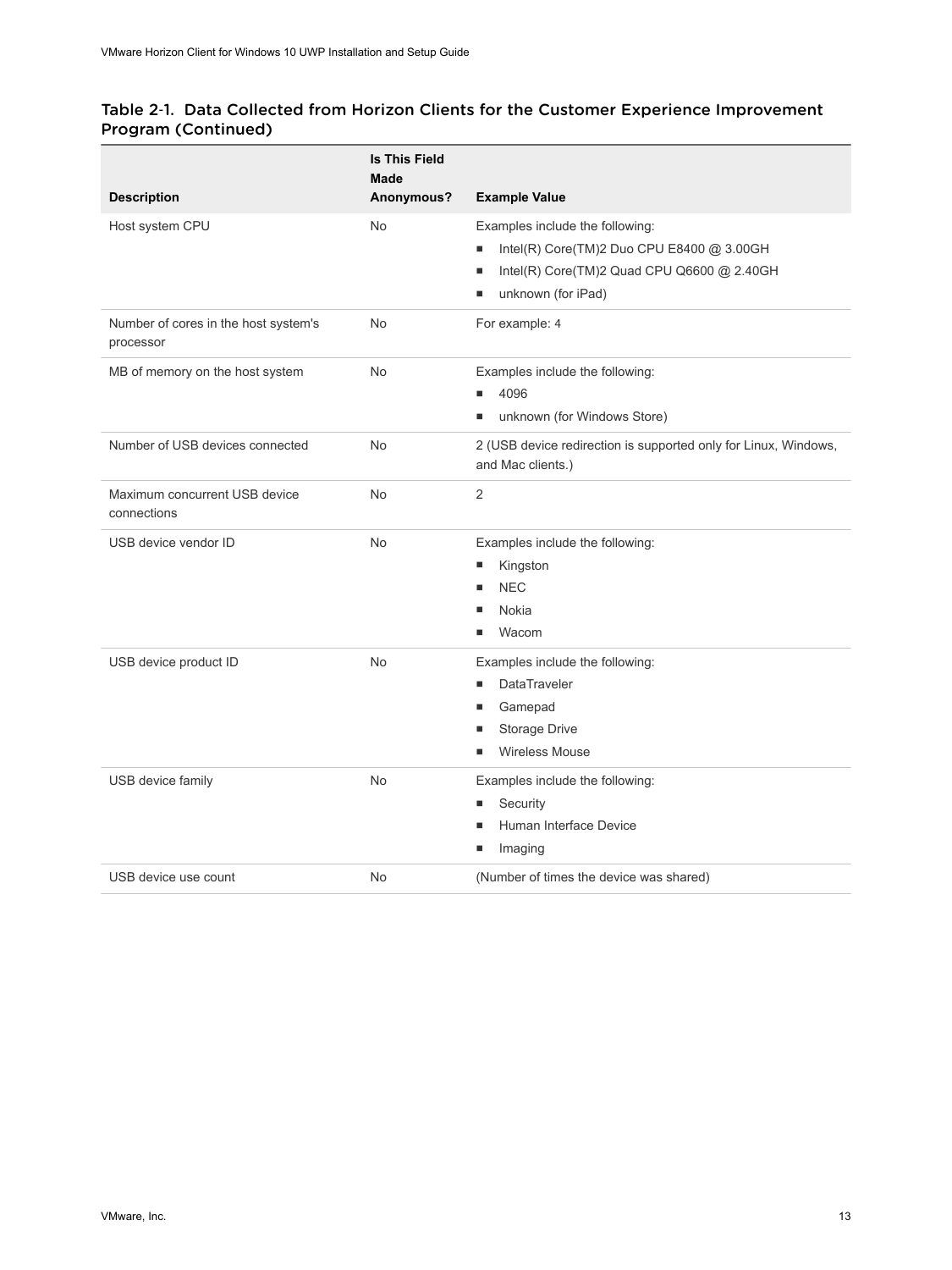# <span id="page-13-0"></span>Managing Remote Desktop and Published Application<br>Connections

End users can use Horizon Client to connect to a server, log in to or off of remote desktops, and use published applications. For troubleshooting purposes, end users can also reset remote desktops and published applications.

End users might be able to perform many operations in remote desktops, depending on how a Horizon administrator configures policies.

This chapter includes the following topics:

- Setting the Certificate Checking Mode in Horizon Client
- [Connect to a Remote Desktop or Published Application](#page-14-0)
- [Disable Windows Hello Authentication for a Server](#page-16-0)
- <sup>n</sup> [Pinning a Remote Desktop or Published Application to the Start Screen](#page-16-0)
- [Select a Favorite Remote Desktop or Published Application](#page-16-0)
- [Disconnecting from a Remote Desktop or Published Application](#page-17-0)
- [Logging Off from a Remote Desktop](#page-17-0)
- [Disconnecting from a Server](#page-18-0)

## Setting the Certificate Checking Mode in Horizon Client

Server certificate checking occurs for connections between Horizon Client and a server. A certificate is a digital form of identification, similar to a passport or a driver's license.

End users can configure a setting in Horizon Client to determine whether Horizon Client connections are rejected if server certificate checking fails.

Server certificate checking includes the following checks:

- Has the certificate been revoked?
- Is the certificate intended for a purpose other than verifying the identity of the sender and encrypting server communications? That is, is it the correct type of certificate?
- Has the certificate expired, or is it valid only in the future? That is, is the certificate valid according to the computer clock?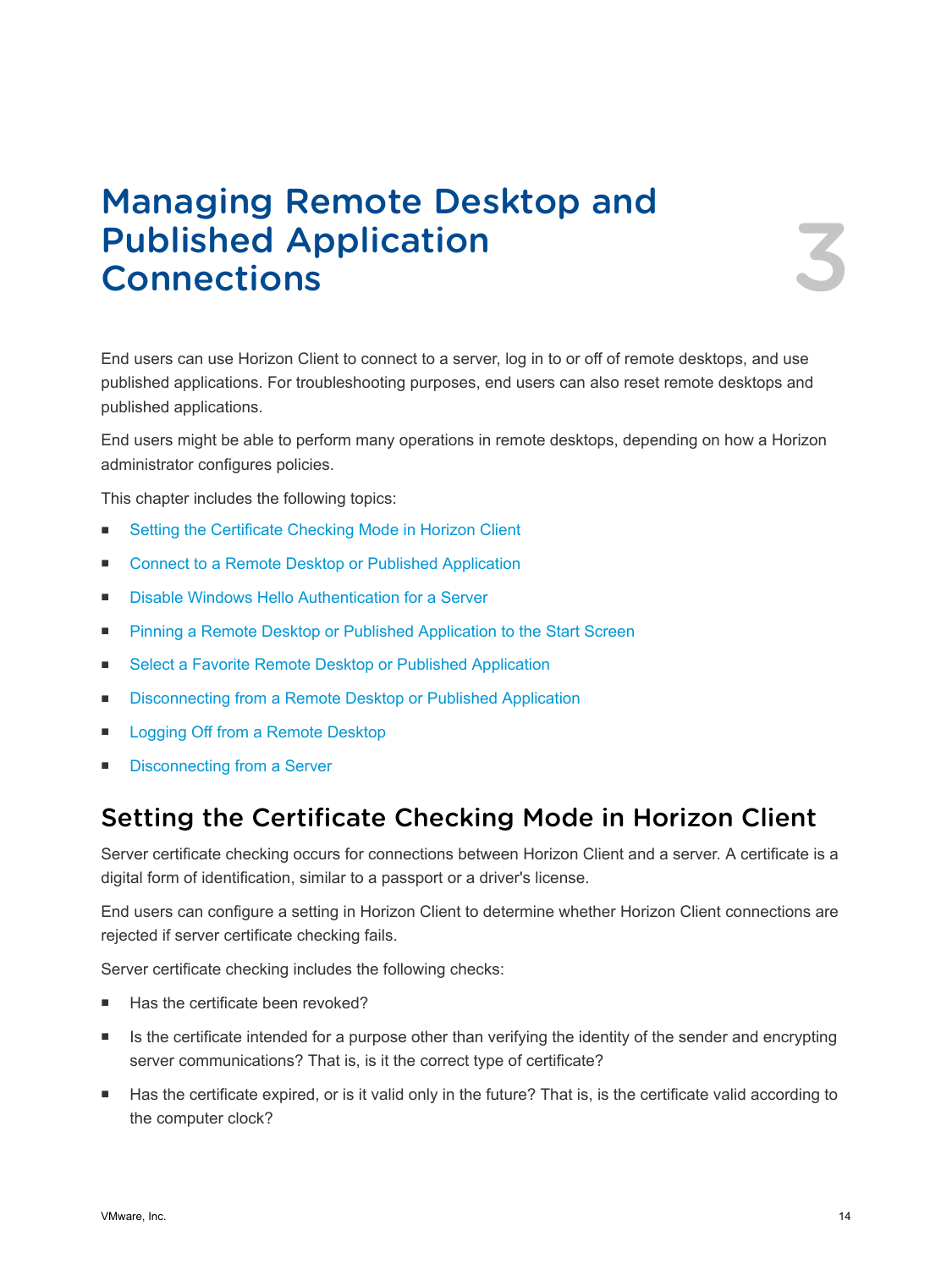- <span id="page-14-0"></span>■ Does the common name on the certificate match the host name of the server that sends it? A mismatch can occur if a load balancer redirects Horizon Client to a server that has a certificate that does not match the host name entered in Horizon Client. Another reason a mismatch can occur is if you enter an IP address rather than a host name in the client.
- **n** Is the certificate signed by an unknown or untrusted certificate authority (CA)? Self-signed certificates are one type of untrusted CA.

To pass this check, the certificate's chain of trust must be rooted in the device's local certificate store.

To set the certificate checking mode, start Horizon Client, tap the **Option** menu in the upper-left corner of the menu bar, and expand the **Certificate Checking Mode** section. You have the following choices:

- **Never connect to untrusted servers**. This setting means that you cannot connect to the server if any of the certificate checks fail. An error message lists the checks that failed.
- **Attempt to connect regardless of server identity certificates**. This setting means that no certificate checking occurs.

Because the certificate mechanism used by Windows 10 apps is more limited than the certificate mechanism used by Windows desktop applications, the certificate check can fail even if the level is set to **Attempt to connect regardless of server identity certificates**. For example, the certificate check can fail for the following reasons:

- The certificate signed by the root CA has been revoked.
- The certificate signed by the intermediate CA has been revoked.
- $\blacksquare$  The certificate is valid, but the intermediate CA has been revoked.
- The certificate in the chain contains an unknown extension that is marked "critical".

## Connect to a Remote Desktop or Published Application

To connect to a remote desktop or published application, you must provide the name of a server and supply credentials for your user account.

Before you have end users access their remote desktops and published applications, test that you can connect to a remote desktop or published application from a client device. You might need to specify a server and supply credentials for your user account.

#### **Prerequisites**

- <sup>n</sup> Obtain login credentials, such as an Active Directory user name and password, RSA SecurID user name and passcode, or RADIUS authentication user name and passcode.
- Obtain the NETBIOS domain name for logging in. For example, you might use mycompany rather than mycompany.com.
- **Perform the administrative tasks described in [Preparing Connection Server for Horizon Client](#page-6-0).**
- **If you are outside the corporate network and require a VPN connection to access remote desktops** and published applications, verify that the client device is set up to use a VPN connection and turn on that connection.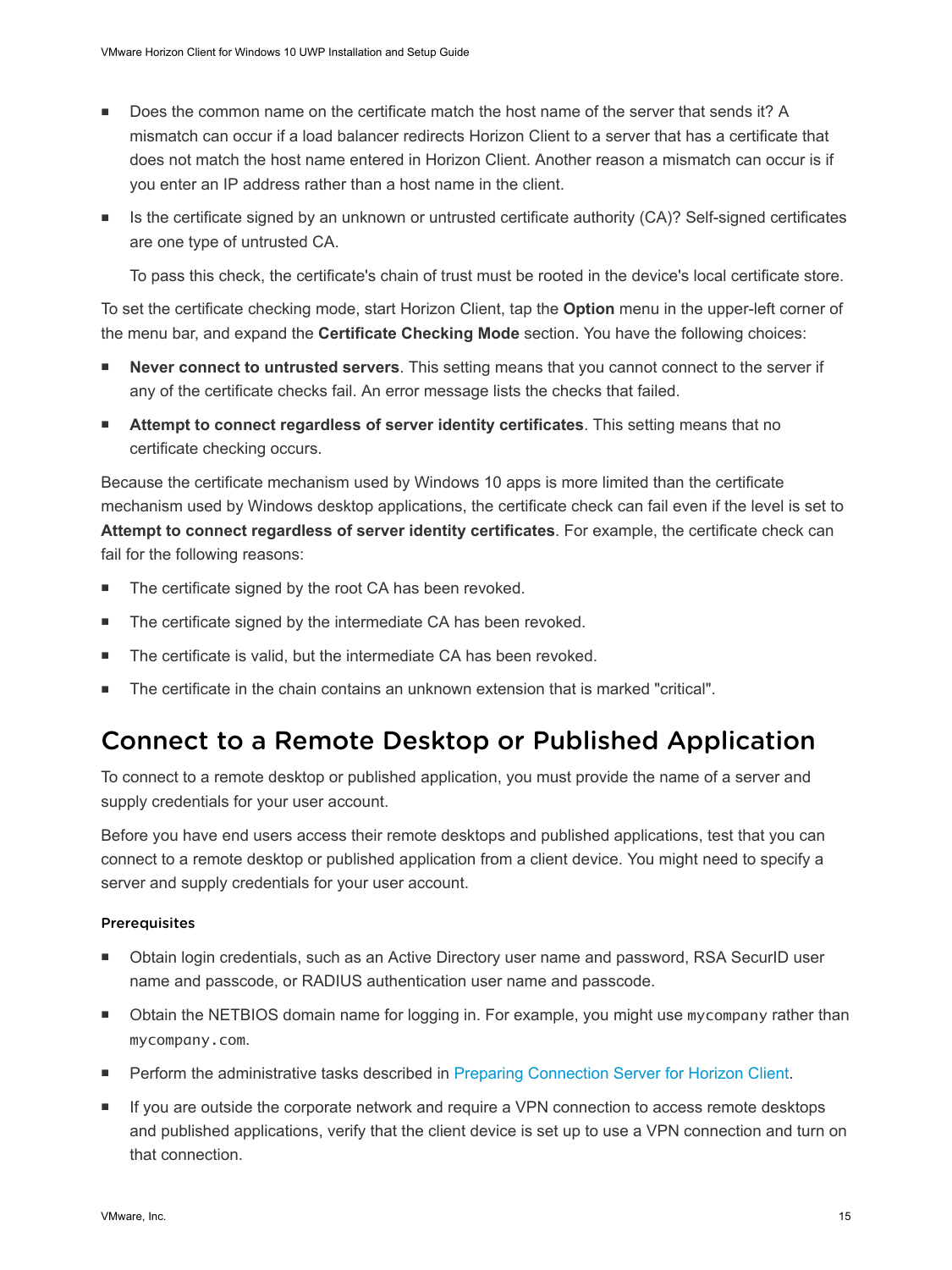- Verify that you have the fully qualified domain name (FQDN) of the server that provides access to the remote desktop or published application. Underscores (\_) are not supported in server names. If the port is not 443, you also need the port number.
- **•** Configure the certificate checking mode for the certificate presented by the server. See [Setting the](#page-13-0) [Certificate Checking Mode in Horizon Client](#page-13-0).
- <sup>n</sup> If you plan to use Windows Hello to authenticate, verify that Windows Hello is set up on the Windows 10 device. For complete requirements, see [Windows Hello Authentication Requirements.](#page-6-0)

#### Procedure

- **1** If a VPN connection is required, turn on the VPN.
- **2** Tap the **VMware Horizon Client** app.
- **3** Connect to a server.

| <b>Option</b>                 | <b>Description</b>                                           |
|-------------------------------|--------------------------------------------------------------|
| Connect to a new server       | Tap Add Server, enter the name of a server, and tap Connect. |
| Connect to an existing server | Tap the server icon in the home window.                      |

Connections between Horizon Client and servers always use TLS. The default port for TLS connections is 443. If the server is not configured to use the default port, use the format shown in this example: **view.company.com:1443**.

**4** If you are prompted for RSA SecurID credentials or RADIUS authentication credentials, enter the user name and passcode and tap **Login**.

The passcode might include both a PIN and the generated number on the token.

- **5** If you are prompted for a user name and password, supply your Active Directory credentials.
	- a Type the user name and password of a user who is entitled to use at least one desktop or application pool.
	- b Select a domain.
	- c (Optional) If the **Enable Windows Hello** button is available, tap it to use Windows Hello authentication.

The **Enable Windows Hello** button is available only if biometric authentication is enabled on the server and you have not previously authenticated with Windows Hello.

d Tap **Login**.

If Windows Hello is enabled and you are logging in for the first time, your Active Directory credentials are stored securely on the Windows 10 device for future use.

**6** If you are prompted for Windows Hello authentication, use your fingerprint, face, iris, or PIN to authenticate.

If you do not want to use Windows Hello authentication, click **Cancel** to enter a user name and password.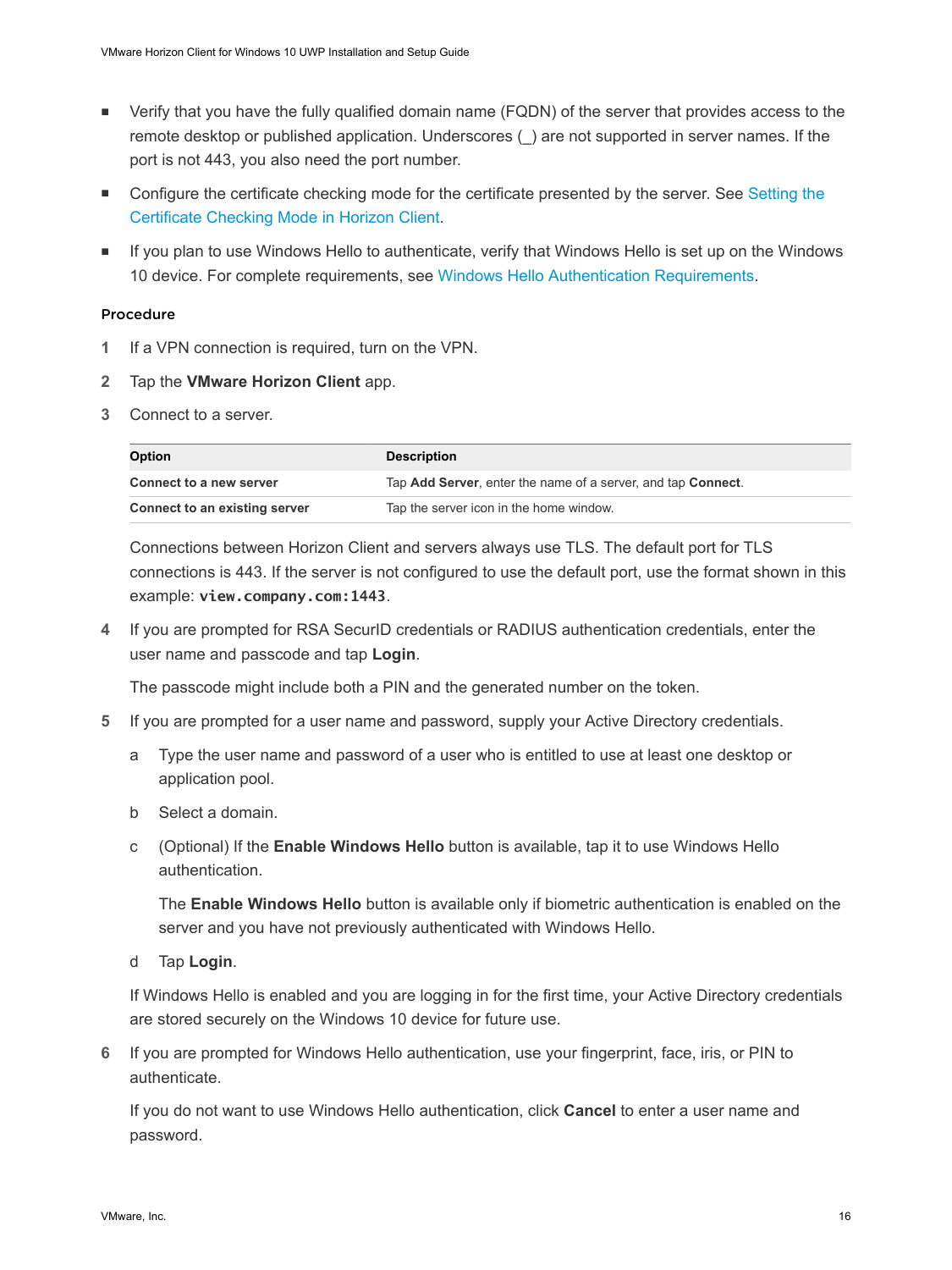<span id="page-16-0"></span>**7** (Optional) To select the display protocol to use, tap the **Option** menu in the upper-left corner of the desktop and application selection window and expand the **Protocol** section.

**VMware Blast** provides better battery life and is the best protocol for high-end 3D and mobile device users.

**8** Tap a remote desktop or published application to connect to it.

The remote desktop or published application starts.

## Disable Windows Hello Authentication for a Server

If you previously logged in to a server with Windows Hello authentication, and you no longer want to use Windows Hello authentication to authenticate, you must disable Windows Hello authentication for the server.

#### Prerequisites

Verify that a shortcut for the server appears on the Horizon Client home window. To configure Horizon Client to save server shortcuts, see [Save Information About Recent Servers](#page-8-0).

#### Procedure

- **1** Tap and hold the server shortcut on the Horizon Client home window.
- **2** To disable Windows Hello authentication for the server, tap **Sign out server** in the context menu.

The next time you connect to the server, you can enter a user name and password and the **Enable Windows Hello** button appears on the server login dialog box.

## Pinning a Remote Desktop or Published Application to the Start Screen

To add a tile for a remote desktop or published application to the Start screen on the client device, rightclick the remote desktop or published application on the desktop and application selection window and tap **Pin to Start** in the context menu.

To start the remote desktop or published application from the Start screen, tap its tile. If you are already logged in to the server, the remote desktop or published application starts immediately. If you are not logged in to the server, Horizon Client starts and prompts you to authenticate to the server before it starts the remote desktop or published application.

## Select a Favorite Remote Desktop or Published Application

You can select favorite remote desktops and published applications. A star identifies favorite items on the desktop and application selection window. Favorite items are saved after you log out from the server.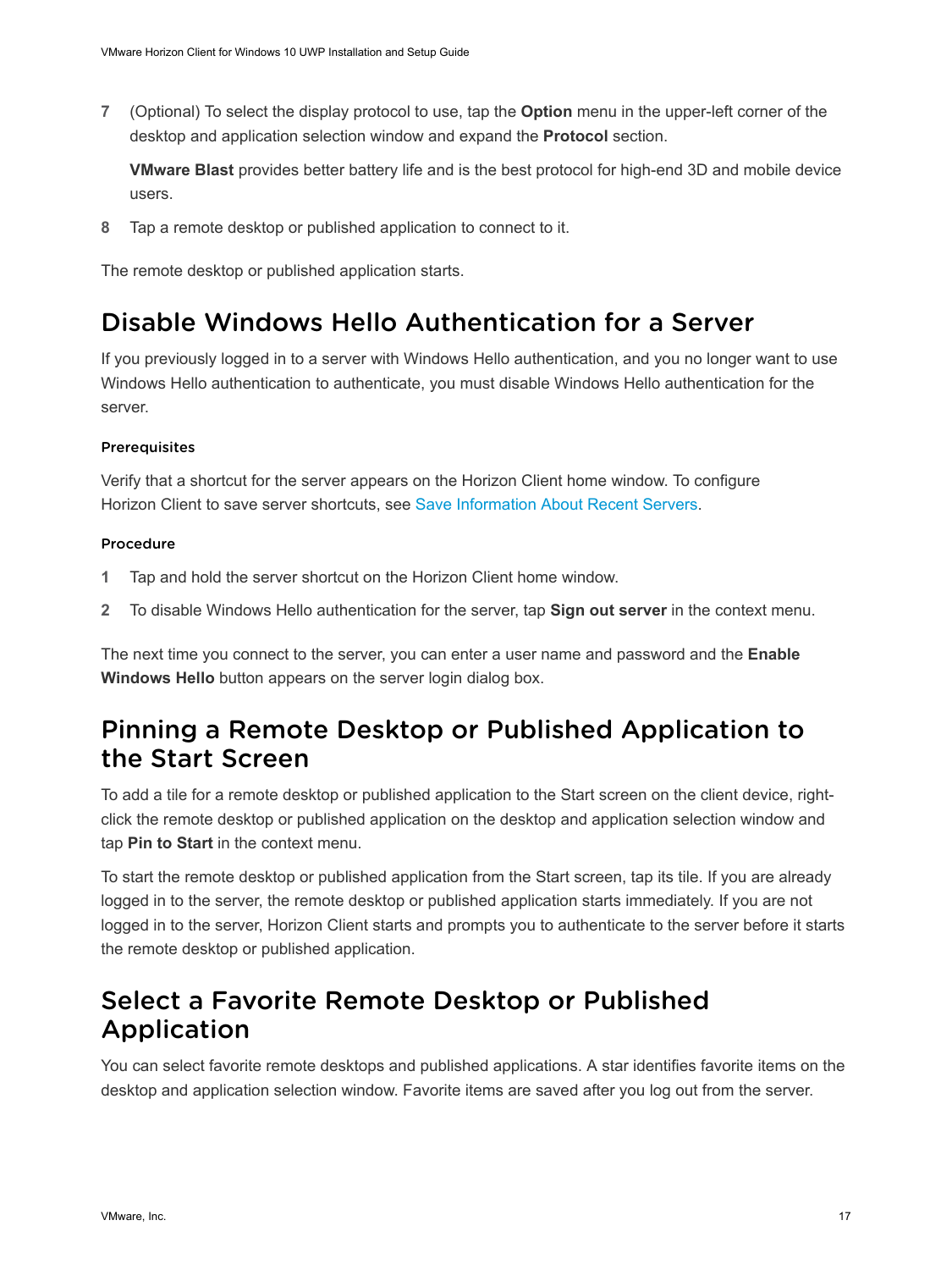#### <span id="page-17-0"></span>Prerequisites

Connect to the server.

#### Procedure

To select or deselect a favorite item, right-click a remote desktop or published application on the desktop and application selection window until the context menu appears and tap **Mark as Favorite**.

A star appears in the upper-right corner of the remote desktop or published application on the desktop and application selection window.

■ To deselect a favorite item, right-click a remote desktop or published application on the desktop and application selection window until the context menu appears and tap **Unmark Favorite**.

A star no longer appears in the upper-right corner of the remote desktop or published application on the desktop and application selection window.

**n** To display only favorite remote desktops or published applications, tap the **Show Favorites** button (star icon) in the upper-right corner of the desktop and application selection window.

The favorites window appears. To return to the desktop and application selection window, tap the **Show All** button in the upper-right corner of the favorites window.

## Disconnecting from a Remote Desktop or Published Application

When you are logged in to a remote desktop, you can disconnect without logging off so that applications remain open in the remote desktop. You can also disconnect from a published application so that the published application remains open.

To disconnect from a remote desktop or published application, tap the **Disconnect** button in the floating menu in the remote desktop or published application window and tap **Disconnect**.

**Note** A Horizon administrator can configure a remote desktop to log off when it is disconnected. In that case, any open applications in the remote desktop are closed.

## Logging Off from a Remote Desktop

If you are connected to and logged in to a remote desktop, you can use the Windows Start menu to log off.

You can also log off by tapping the **Disconnect** button in the floating menu in the remote desktop window and tapping **Log Off**.

Any unsaved files that are open in the remote desktop are closed during the logoff operation. If you disconnect from a remote desktop without logging off, applications remain open in the remote desktop.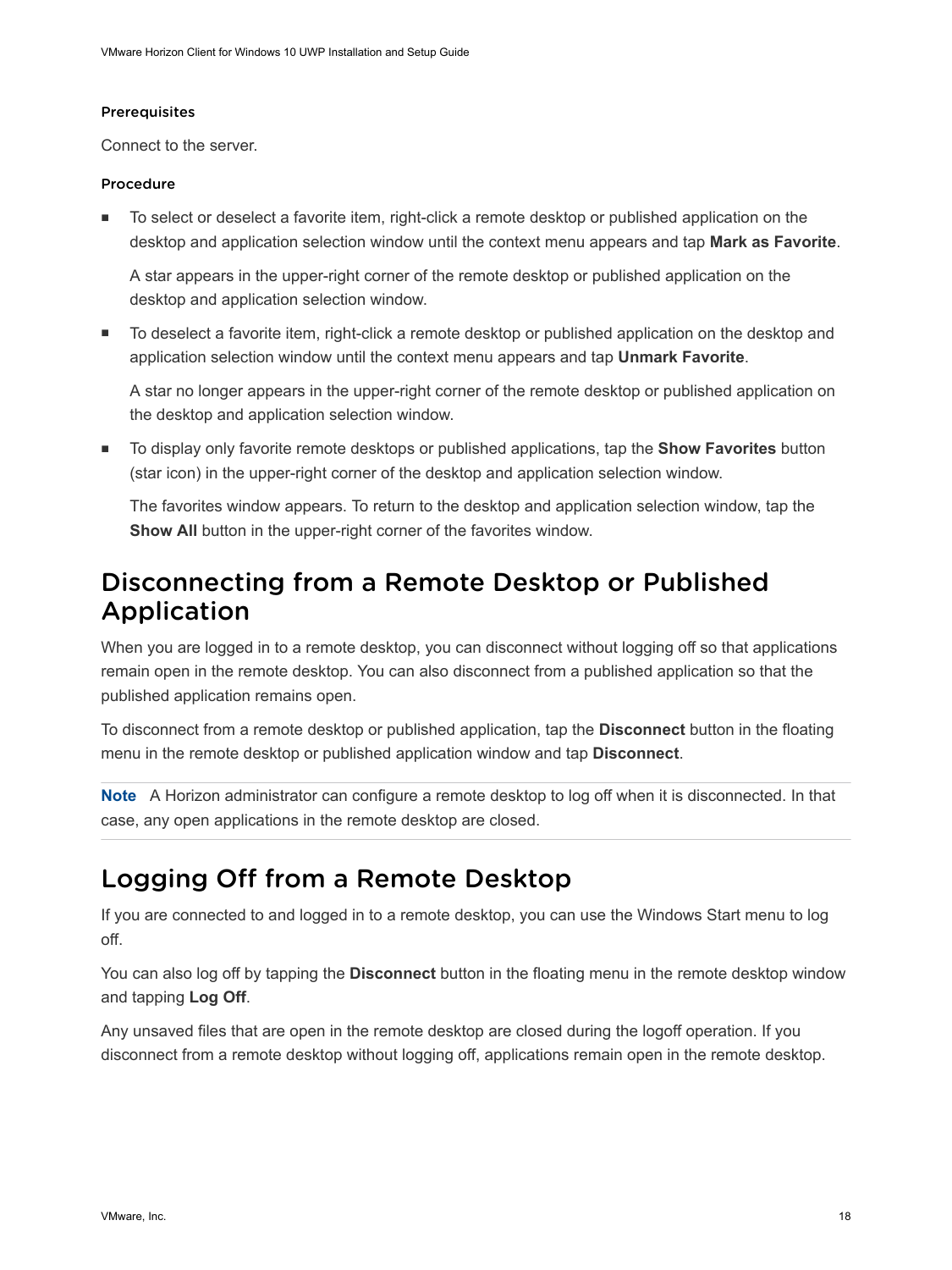## <span id="page-18-0"></span>Disconnecting from a Server

After you have finished using a remote desktop or published application, you can disconnect from the server.

To disconnect from a server, tap the **Disconnect** icon in the upper-left corner of the desktop and application selection window and tap **Log Off**.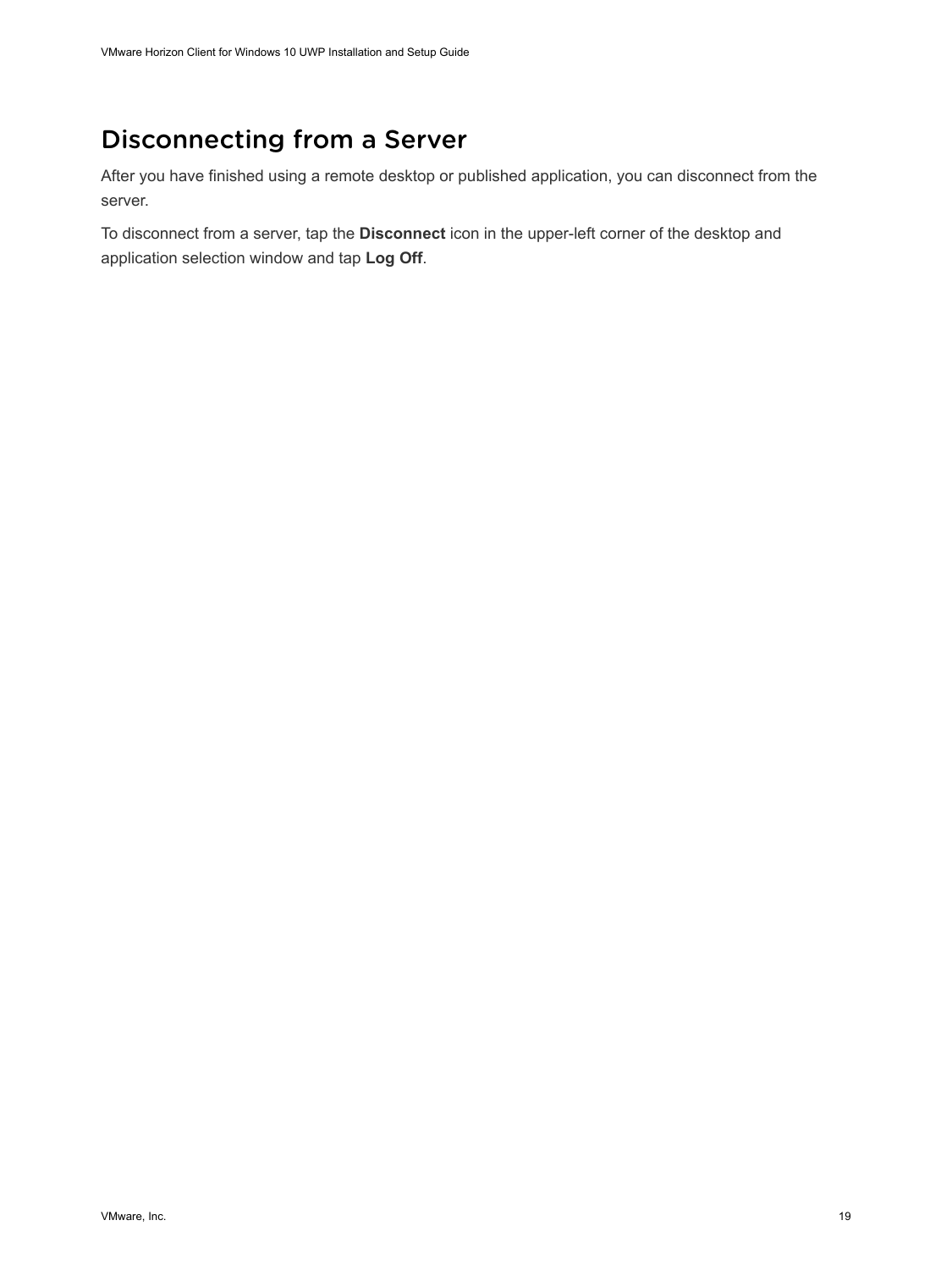# <span id="page-19-0"></span>Using a Remote Desktop or<br>
Published Application

Horizon Client includes features that are common to other Windows 10 apps, and features that are specific to remote desktops and published applications.

This chapter includes the following topics:

- Feature Support Matrix for Windows 10 Clients
- **No. [Using Full-Screen Mode](#page-22-0)**
- **n** [Using DPI Synchronization](#page-22-0)
- <sup>n</sup> [Adjust the Screen Resolution for Remote Desktops and Published Applications](#page-23-0)
- [Configure the Local Zoom Feature](#page-24-0)
- **n** [Prevent Screen Lock](#page-24-0)
- **u** [Using the Sidebar](#page-24-0)
- [Gestures and Navigation Aids](#page-25-0)
- **n** [Multitasking](#page-26-0)
- [Using Horizon Client with a Microsoft Display Dock](#page-26-0)
- [Copying and Pasting](#page-26-0)
- [Saving Documents in a Published Application](#page-27-0)
- [Enable Multi-Session Mode for Published Applications](#page-28-0)
- **n** [Internationalization](#page-28-0)

## Feature Support Matrix for Windows 10 Clients

When planning which display protocols and features to make available to your end users, use the following information to determine which guest operating systems support the feature.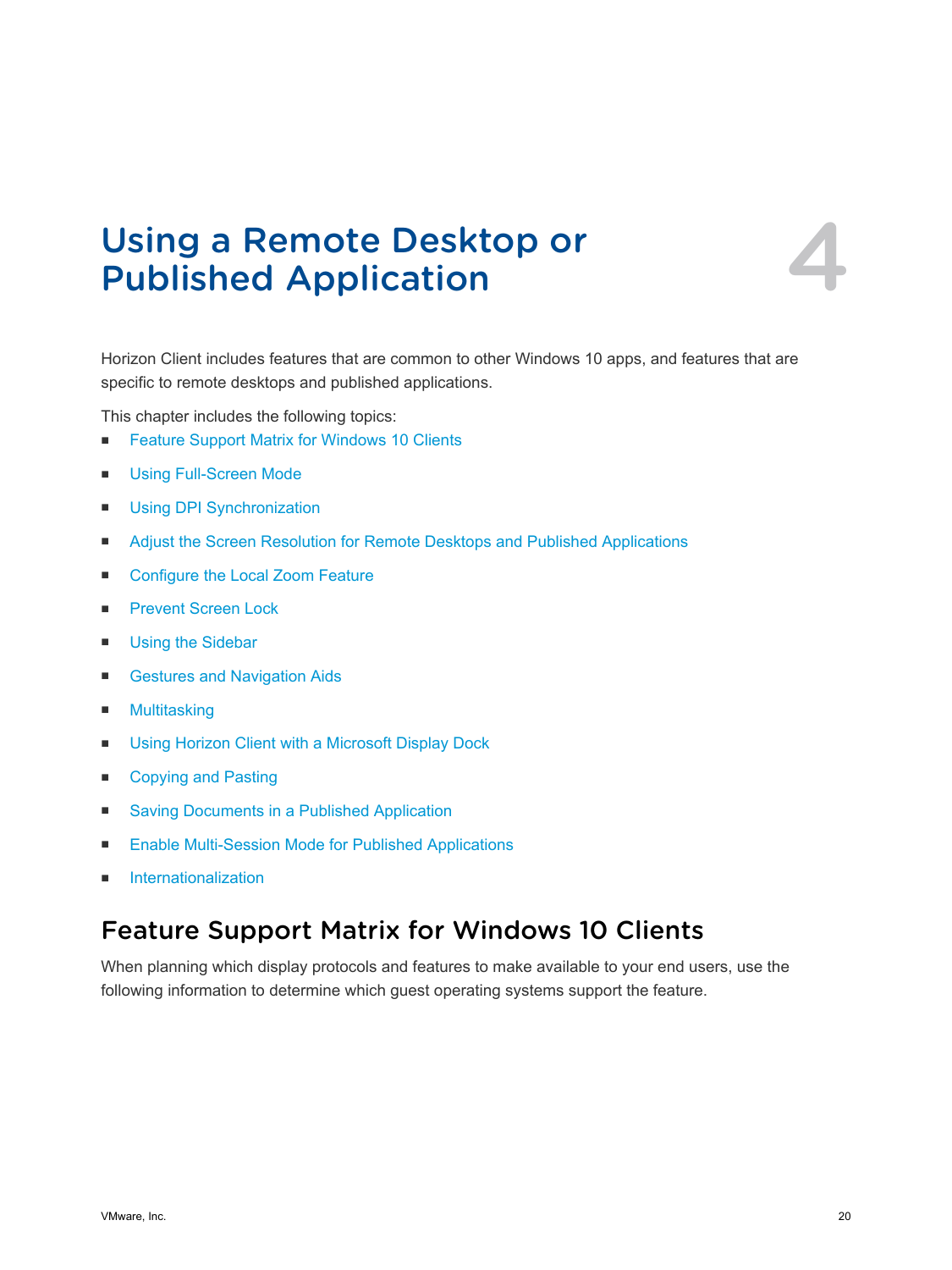| <b>Feature</b>                                | Windows 10<br><b>Desktop</b> | Windows 8.x<br><b>Desktop</b> | <b>Windows 7</b><br><b>Desktop</b> | <b>Windows Vista</b><br><b>Desktop</b> | <b>Windows XP</b><br><b>Desktop</b> | <b>Windows</b><br><b>Server</b><br>2008/2012 R2,<br><b>Windows</b><br><b>Server 2016,</b><br>or Windows<br>Server 2019<br><b>Desktop</b> |
|-----------------------------------------------|------------------------------|-------------------------------|------------------------------------|----------------------------------------|-------------------------------------|------------------------------------------------------------------------------------------------------------------------------------------|
| USB redirection                               |                              |                               |                                    |                                        |                                     |                                                                                                                                          |
| Real-Time<br>Audio-Video<br>(RTAV)            |                              |                               |                                    |                                        |                                     |                                                                                                                                          |
| Serial port<br>redirection                    |                              |                               |                                    |                                        |                                     |                                                                                                                                          |
| <b>VMware Blast</b><br>display protocol       | $\times$                     | X                             | X                                  |                                        |                                     | X                                                                                                                                        |
| RDP display<br>protocol                       |                              |                               |                                    |                                        |                                     |                                                                                                                                          |
| PCoIP display<br>protocol                     | X                            | X                             | X                                  | Limited                                | Limited                             | X                                                                                                                                        |
| Persona<br>Management                         |                              |                               |                                    |                                        |                                     |                                                                                                                                          |
| Windows Media<br><b>MMR</b>                   |                              |                               |                                    |                                        |                                     |                                                                                                                                          |
| Location-based<br>printing                    | X                            | X                             | $\times$                           | Limited                                | Limited                             | $\times$                                                                                                                                 |
| Virtual printing                              |                              |                               |                                    |                                        |                                     |                                                                                                                                          |
| <b>VMware Virtual</b><br>Print<br>Redirection |                              |                               |                                    |                                        |                                     |                                                                                                                                          |
| Smart cards                                   |                              |                               |                                    |                                        |                                     |                                                                                                                                          |
| RSA SecurID<br>or RADIUS                      | $\mathsf X$                  | $\mathsf X$                   | $\mathsf X$                        | Limited                                | Limited                             | $\mathsf X$                                                                                                                              |
| Single sign-on                                | $\mathsf X$                  | $\mathsf X$                   | $\mathsf X$                        | Limited                                | Limited                             | $\mathsf X$                                                                                                                              |
| Multiple<br>monitors                          |                              |                               |                                    |                                        |                                     |                                                                                                                                          |

#### Table 4‑1. Features Supported for Windows Virtual Desktops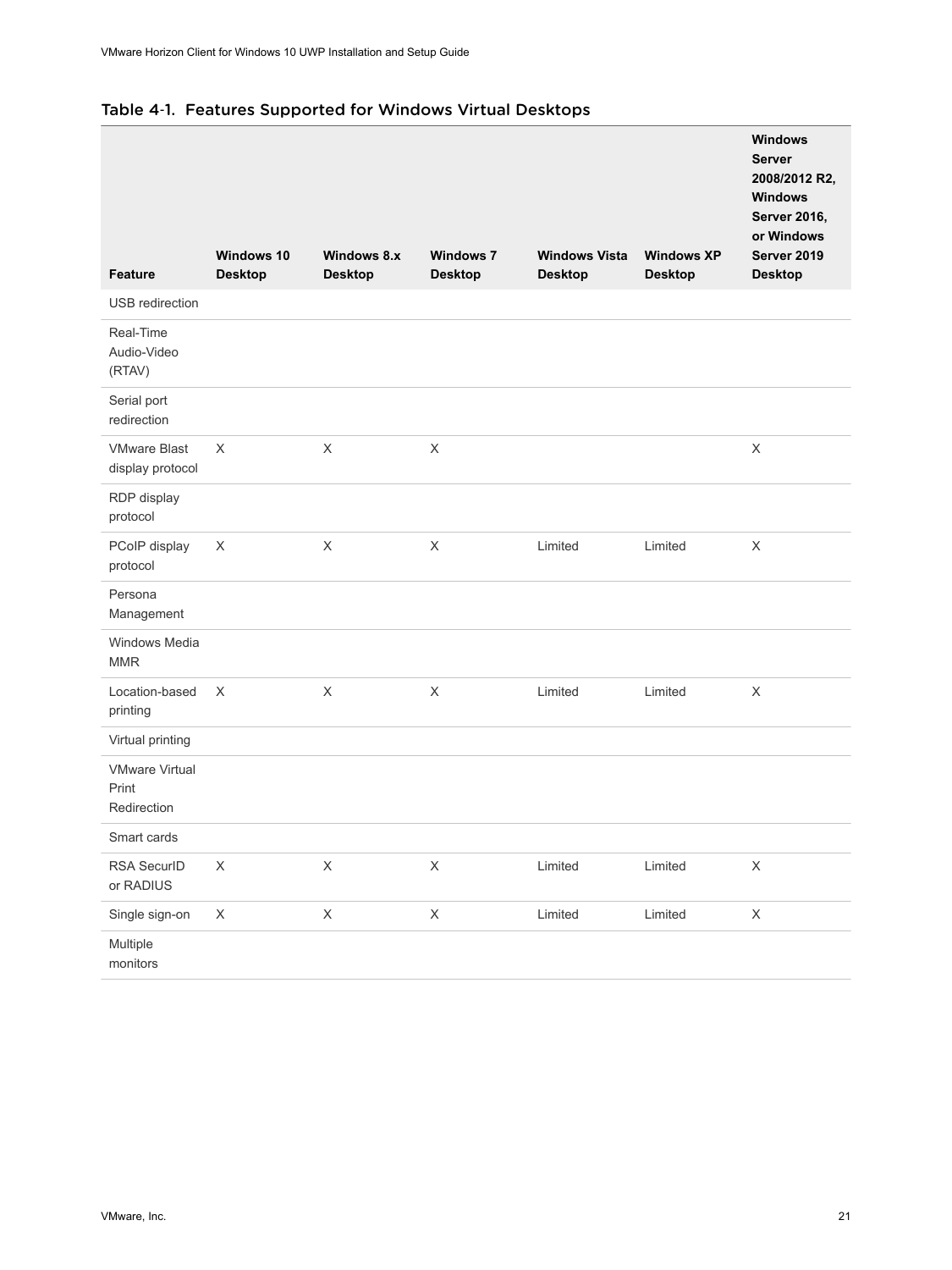Windows 10 remote desktops require View Agent 6.2 or later or Horizon Agent 7.0 or later. Windows Server 2012 R2 remote desktops require View Agent 6.1 or later or Horizon Agent 7.0 or later. Windows Server 2016 remote desktops require Horizon Agent 7.0.2 or later. Windows Server 2019 remote desktops require Horizon Agent 7.7 or later.

**Important** View Agent 6.1 and later and Horizon Agent 7.0 and later releases do not support Windows XP and Windows Vista remote desktops. View Agent 6.0.2 is the last View release that supports these guest operating systems. Customers who have an extended support agreement with Microsoft for Windows XP and Vista, and an extended support agreement with VMware for these guest operating systems, can deploy the View Agent 6.0.2 version of their Windows XP and Vista remote desktops with Connection Server 6.1.

For descriptions of these features and their limitations, see the *Horizon 7 Architecture Planning* document.

## Feature Support for Published Desktops on RDS Hosts

RDS hosts are server computers that have Windows Remote Desktop Services and Horizon Agent installed. Multiple users can have remote desktop sessions on an RDS host simultaneously. An RDS host can be either a physical machine or a virtual machine.

The following table contains rows only for the features that are supported. Certain features are supported on virtual machine RDS hosts and not on physical machine RDS hosts.

| Feature                          | <b>Windows Server 2008</b><br><b>R2 RDS Host</b>                                                                                                       | <b>Windows Server 2012</b><br><b>R2 RDS Host</b>                                                                                                       | <b>Windows Server 2016</b><br><b>RDS Host</b>                                                                                            | <b>Windows Server 2019</b><br><b>RDS host</b> |
|----------------------------------|--------------------------------------------------------------------------------------------------------------------------------------------------------|--------------------------------------------------------------------------------------------------------------------------------------------------------|------------------------------------------------------------------------------------------------------------------------------------------|-----------------------------------------------|
| RSA SecuriD or<br><b>RADIUS</b>  | X                                                                                                                                                      | X                                                                                                                                                      | Horizon Agent 7.0.2<br>and later                                                                                                         | Horizon Agent 7.7 and<br>later                |
| Single sign-on                   | X                                                                                                                                                      | X                                                                                                                                                      | Horizon Agent 7.0.2<br>and later                                                                                                         | Horizon Agent 7.7 and<br>later                |
| VMware Blast display<br>protocol | Horizon Agent 7.0 and<br>later                                                                                                                         | Horizon Agent 7.0 and<br>later                                                                                                                         | Horizon Agent 7.0.2<br>and later                                                                                                         | Horizon Agent 7.7 and<br>later                |
| PCoIP display<br>protocol        | X                                                                                                                                                      | X                                                                                                                                                      | Horizon Agent 7.0.2<br>and later                                                                                                         | Horizon Agent 7.7 and<br>later                |
| Location-based<br>printing       | View Agent 6.0.1<br>through Horizon Agent<br>7.6 (virtual machine<br>only)<br>Horizon Agent 7.7 and<br>later (virtual machine<br>and physical machine) | View Agent 6.0.1<br>through Horizon Agent<br>7.6 (virtual machine<br>only)<br>Horizon Agent 7.7 and<br>later (virtual machine<br>and physical machine) | Horizon Agent 7.0.2<br>through 7.6 (virtual<br>machine only)<br>Horizon Agent 7.7 and<br>later (virtual machine<br>and physical machine) | Horizon Agent 7.7 and<br>later                |

#### Table 4‑2. Features Supported for RDS Hosts with View Agent 6.0.x or Later, or Horizon Agent 7.0 or Later, Installed

For information about which editions of each guest operating system are supported, see "Supported Operating Systems for Horizon Agent" in the *Horizon 7 Installation* document.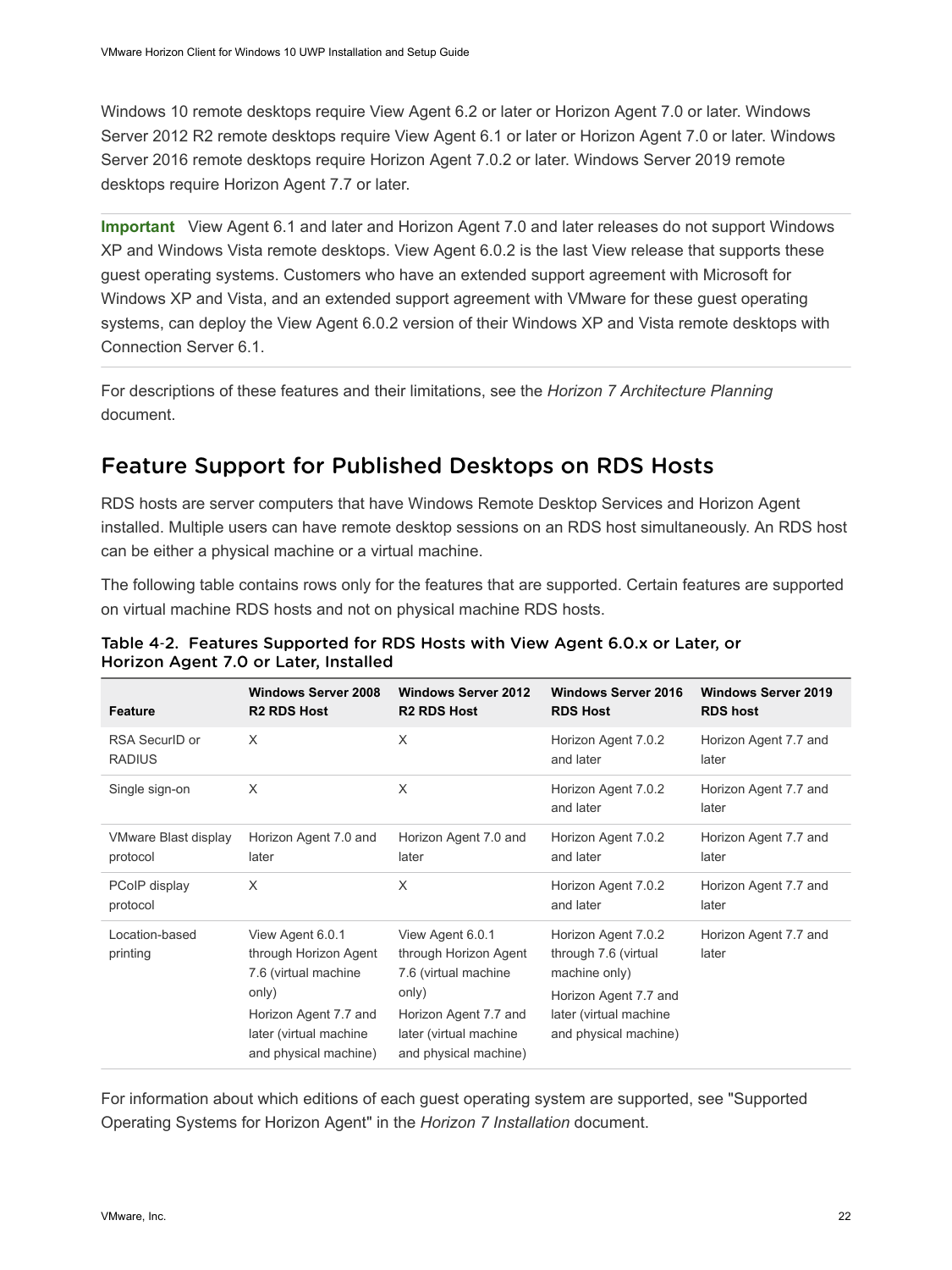## <span id="page-22-0"></span>Using Full-Screen Mode

If you are using a Surface Pro 4 or Surface Book, you can display remote desktops and published applications in full-screen or windowed mode. Full-screen mode is enabled by default.

After you log in to a remote desktop or published application, you can toggle full-screen mode on or off by tapping **Fullscreen** in the **Option** menu in the remote desktop or published application window.

## Using DPI Synchronization

The DPI Synchronization feature ensures that the DPI (dots per inch) setting in a remote desktop or published application matches the client machine's DPI setting.

If you want to adjust the resolution manually, you can turn off the **Allow display scaling** option in Horizon Client and select a resolution. For more information, see [Adjust the Screen Resolution for](#page-23-0) [Remote Desktops and Published Applications](#page-23-0).

If DPI synchronization is disabled, display scaling is used. The Display Scaling feature scales the remote desktop or published application appropriately.

The **DPI Synchronization** agent group policy setting determines whether the DPI Synchronization feature is enabled. The feature is enabled by default. With DPI Synchronization, the DPI value in the remote session changes to match the DPI value of the client machine when you connect to a remote desktop or published application. The DPI Synchronization feature requires Horizon Agent 7.0.2 or later.

If the **DPI Synchronization Per Connection** agent group policy setting is enabled in addition to the **DPI Synchronization** group policy setting, DPI Synchronization is supported when you reconnect to a remote desktop. This feature is disabled by default. The DPI Synchronization Per Connection feature requires Horizon Agent 7.8 or later.

For more information about the **DPI Synchronization** and **DPI Synchronization Per Connection** group policy settings, see the *Configuring Remote Desktop Features in Horizon 7* document.

For virtual desktops, the DPI Synchronization feature is supported on the following guest operating systems:

- 32-bit or 64-bit Windows 7
- 32-bit or 64-bit Windows 8.x
- 32-bit or 64-bit Windows 10
- Windows Server 2008 R2 configured as a desktop
- Windows Server 2012 R2 configured as a desktop
- Windows Server 2016 configured as a desktop
- Windows Server 2019 configured as a desktop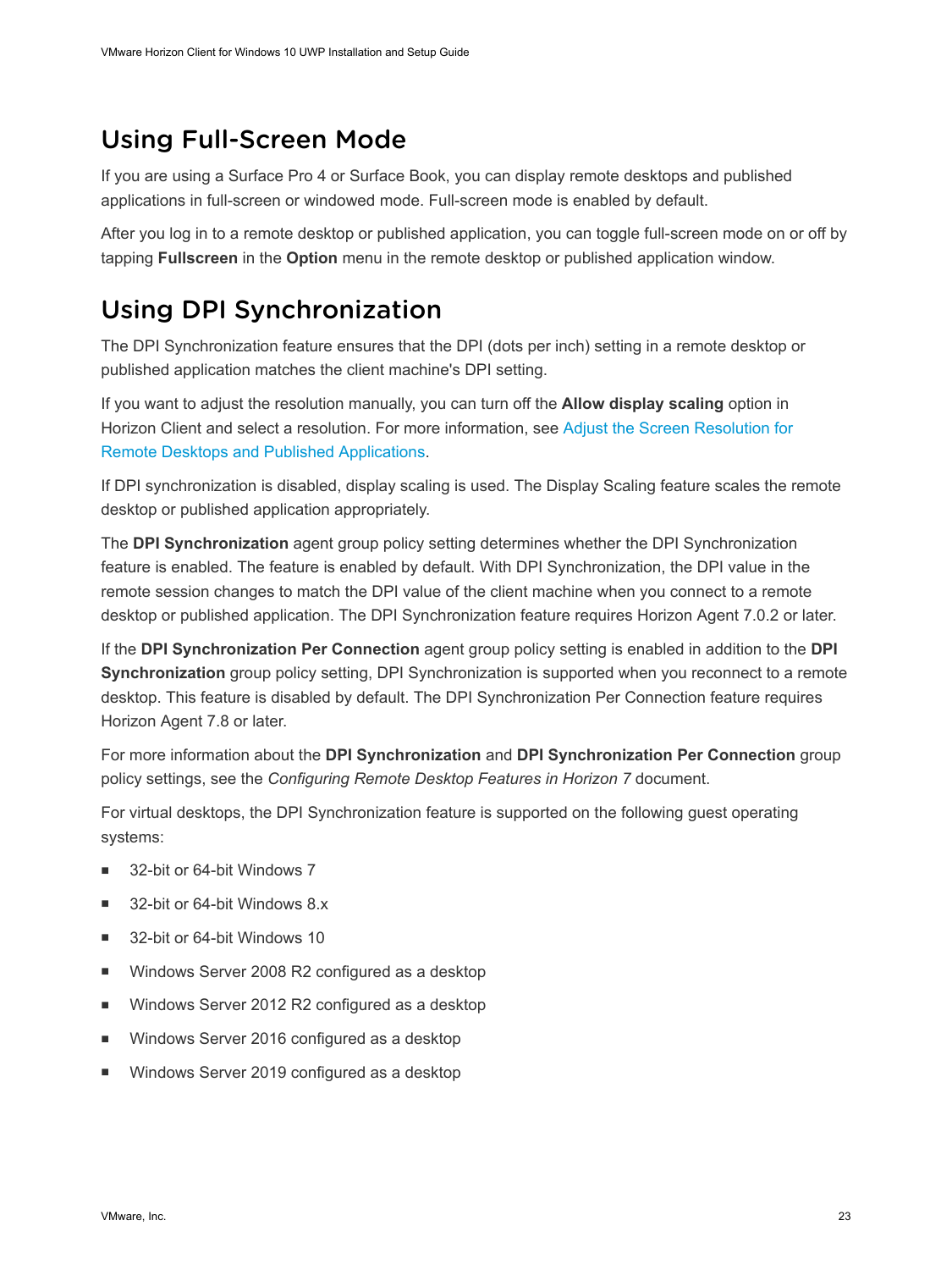<span id="page-23-0"></span>For published desktops and published applications, the DPI Synchronization feature is supported on the following RDS hosts:

- Windows Server 2012 R2
- Windows Server 2016
- Windows Server 2019

For virtual desktops, the DPI Synchronization Per Connection feature is supported on the following guest operating systems:

- Windows 10 version 1607 and later
- Windows Server 2016 and later configured as a desktop

The DPI Synchronization Per Connection feature is not supported for published desktops or published applications.

Following are tips for using the DPI Synchronization feature.

- If you change the DPI setting on the client system, but the DPI setting does not change in the remote desktop, you might need to log out and log in again to make Horizon Client aware of the new DPI setting on the client system.
- **n** If you start a remote session on a client system that has a DPI setting of more than 100 percent, and then use the same session on another client system that has a different DPI setting of more than 100 percent, you might need to log out and log back in to the remote session on the second client system to make DPI synchronization work on the second client system.
- **n** If a Horizon administrator changes the **DPI Synchronization** group policy setting value for Horizon Agent, you must log out and log in again to make the new setting take effect.

## Adjust the Screen Resolution for Remote Desktops and Published Applications

You can adjust the screen resolution manually for remote desktops and published applications.

#### Procedure

- **1** Open the **Option** menu.
	- n If you are not connected to a server, tap the **Option** menu in the upper-left corner of the Horizon Client menu bar.
	- n If you are connected to a server, but you are not yet connected to a remote desktop or published application, tap the **Option** menu in the upper-left corner of the desktop and application selection window.
	- n If you are connected to a remote desktop or published application, tap the **Option** button in the floating menu and tap **Setting**.
- **2** Toggle the **Allow display scaling** option to **Off**.
- **3** Select a resolution mode.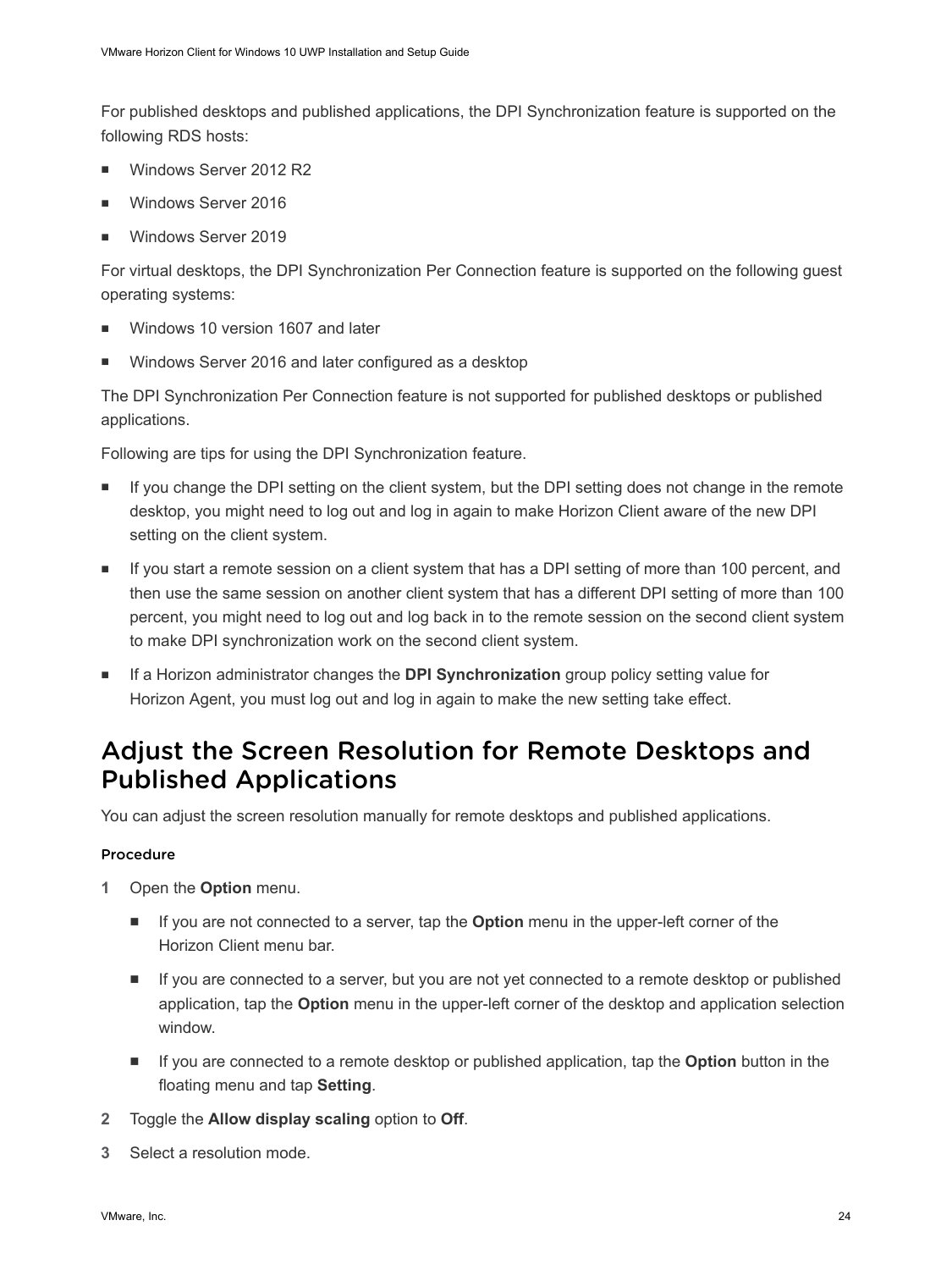## <span id="page-24-0"></span>Configure the Local Zoom Feature

With the local zoom feature, you can pinch your fingers together and apart on a touchscreen to zoom in and out inside a remote desktop or published application.

On operating systems that support touch input, zoom in and zoom out on a touch screen work only if you enable the local zoom feature. Windows 8, Windows 8.1, Windows 10, Windows Server 2012, and Windows Server 2016 support touch input.

#### Procedure

- **1** Connect to a remote desktop or published application.
- **2** Tap the **Option** button in the floating menu in the remote desktop or published application window and tap **Setting**.
- **3** Expand the **Advanced** section and tap to toggle the **Local Zoom** option to **On** or **Off**.

## Prevent Screen Lock

After a certain amount of idle time, the client device might dim the display, activate the lock screen, or power down the display to conserve power. You can set an option to prevent screen lock for a remote desktop or published application.

**Note** Windows 10 devices register watching and listening as user idle time. The amount of idle time required before screen lock occurs depends on the device's user settings.

#### Procedure

- **1** Connect to the remote desktop or published application.
- **2** Tap the **Option** button in the floating menu in the remote desktop or published application window and tap **Setting**.
- **3** Expand the **Advanced** section and tap to toggle the **Screen always on** option to **On**.

If the option is set to **Off**, screen lock may occur.

## Using the Sidebar

After you connect to a remote desktop or published application, you can use the sidebar to open other remote desktops and published applications.

| <b>Action</b>    | <b>Description</b>                                                                                     |
|------------------|--------------------------------------------------------------------------------------------------------|
| Show the sidebar | Tap the <b>Option</b> button in the remote desktop or published<br>application window and tap Sidebar. |
| Hide the sidebar | Tap anywhere inside the remote desktop or published<br>application window.                             |

#### Table 4‑3. Sidebar Actions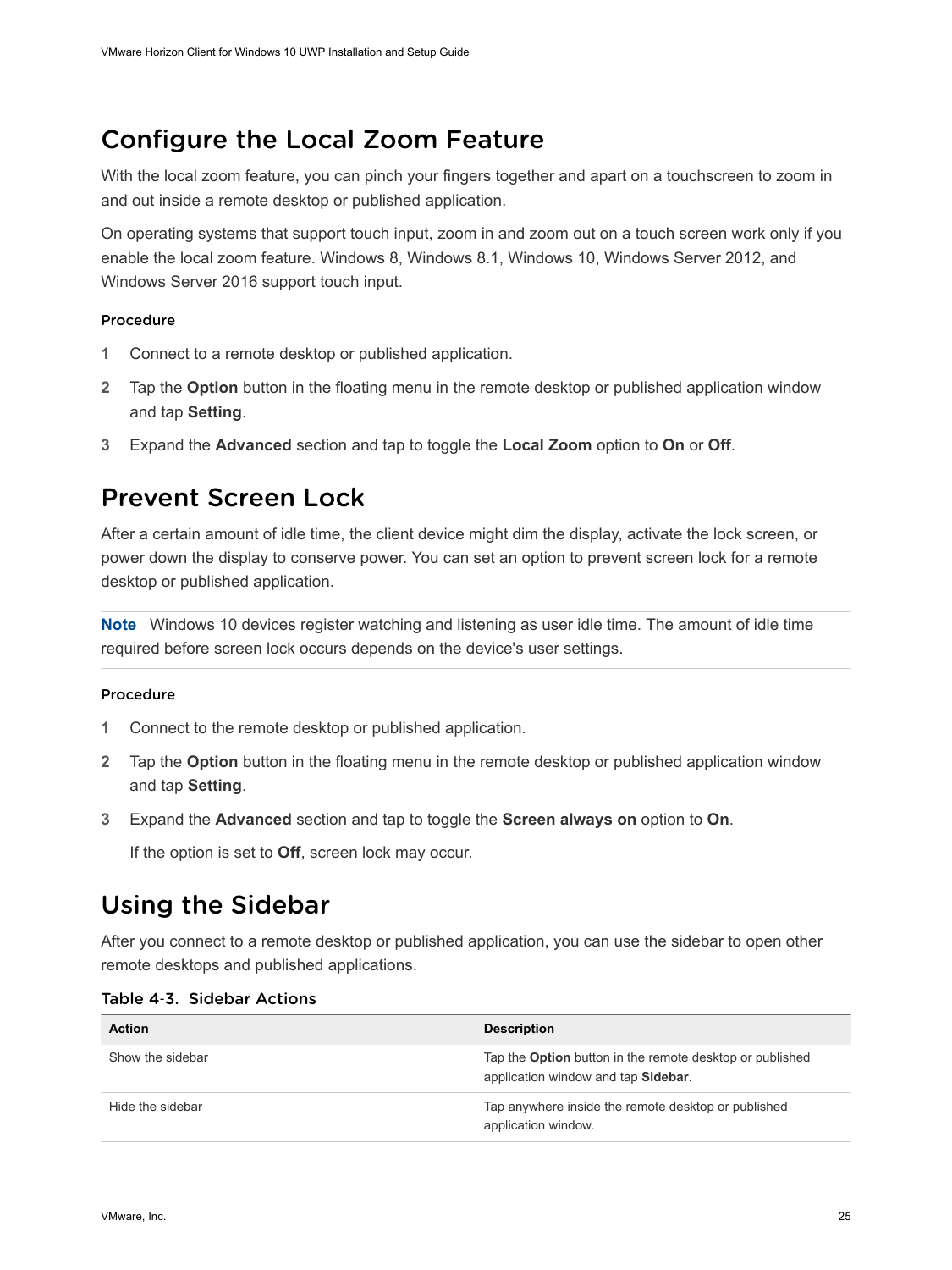<span id="page-25-0"></span>

|  |  |  | Table 4-3. Sidebar Actions (Continued) |
|--|--|--|----------------------------------------|
|--|--|--|----------------------------------------|

| <b>Action</b>                                        | <b>Description</b>                                                             |  |
|------------------------------------------------------|--------------------------------------------------------------------------------|--|
| Open a remote desktop or published application       | Tap the name of the remote desktop or published application in<br>the sidebar. |  |
|                                                      | <b>Note</b> To avoid losing data, save your data before switching              |  |
|                                                      | from a published application that is in multi-session mode.                    |  |
| Search for a remote desktop or published application | Type the name of the remote desktop or published application                   |  |
|                                                      | in the <b>Search</b> box. To open the remote desktop or published              |  |
|                                                      | application, tap its name in the search results.                               |  |

## Gestures and Navigation Aids

VMware has created user interaction aids to help you navigate conventional Windows user interface elements.

#### Clicking

As in other apps, you can tap to click a user interface element. You can also use an external mouse.

## Right-Clicking

The following options are available for right-clicking:

- **Now Use an external mouse to right-click.**
- On a touchpad, tap with two fingers.
- **n** On a touch screen, tap and hold until the right-click menu appears.

#### Zooming In and Out

On a touch screen, pinch your fingers together or apart to zoom.

On operating systems that support touch input, zoom in and zoom out on a touch screen work only if you enable the local zoom feature. See [Configure the Local Zoom Feature.](#page-24-0) Windows 8, Windows 8.1, Windows 10, Windows Server 2012, and Windows Server 2016 support touch input.

#### Scrolling and Scroll Bars

The following options are available for vertical scrolling:

- Use an external mouse to scroll.
- On a touchpad, tap and hold with your thumb and then scroll down with two fingers.
- n On a touch screen, tap with two fingers and then drag to scroll, or use one finger to drag the scroll bar. The text under your fingers moves in the same direction as your fingers.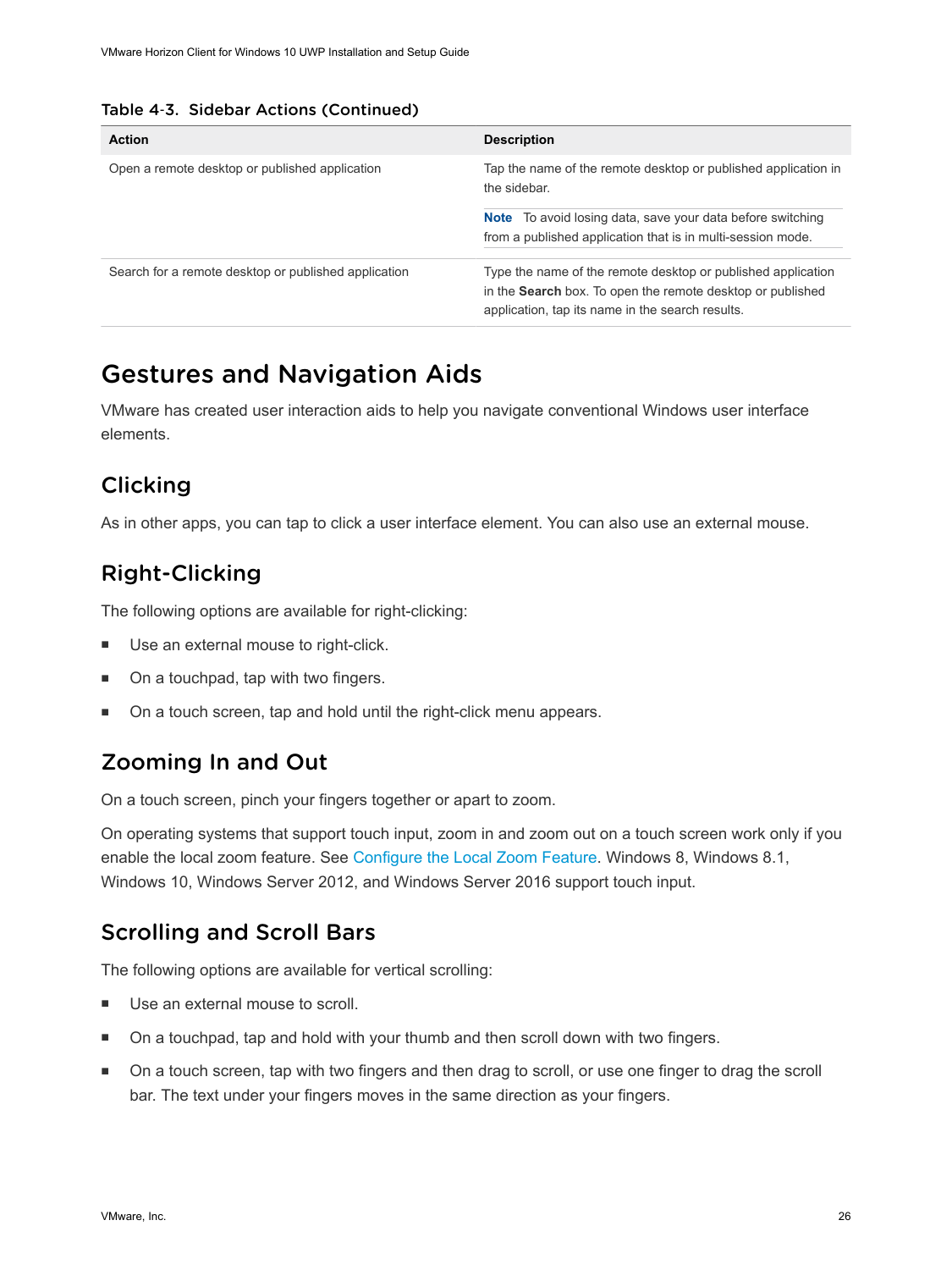#### <span id="page-26-0"></span>Using Windows Key Combinations

After you log in to a remote desktop or application, you can tap the **Combination Key** button in the floating menu to use the following Windows key combinations:

- Ctrl+Alt+Del
- $W$ in+R
- $Alt+F4$
- $A$ lt

**Note** Win+R is available only in remote desktop sessions.

#### Sound, Music, and Video

If sound is turned on for your device, you can play audio and video in a remote desktop.

## Multitasking

You can switch between Horizon Client and other apps without losing a remote desktop or published application connection, and you can resize the Horizon Client app so that it takes up part of the screen alongside another app.

If you leave a session idle for some amount of time, you receive a prompt before the session times out, asking if you want to keep the session alive. To keep the session alive, tap or click anywhere on the screen, or press a key on your keyboard. If enough time has passed so that the connection to the remote desktop or published application is lost, Horizon Client returns to the desktop and application selection window and prompts you to reconnect.

## Using Horizon Client with a Microsoft Display Dock

The VMware Horizon Client app works with Continuum for Windows 10 Mobile. You can use a Microsoft Display Dock to connect your Windows 10 smartphone to an external display and mouse. With this feature, you can use Horizon Client just as you would use it on a desktop PC.

## Copying and Pasting

By default, you can copy and paste from the local client system to a remote desktop or published application. You can also copy and paste from a remote desktop or published application to the client system, or between two remote desktops or published applications, if a Horizon administrator enables these features.

You can copy and paste plain text only. Images and RTF (Rich Text Format) are not supported.

A Horizon administrator can configure this feature so that copy and paste operations are allowed only from the client system to a remote desktop or published application, or only from a remote desktop or published application to the client system, or both, or neither.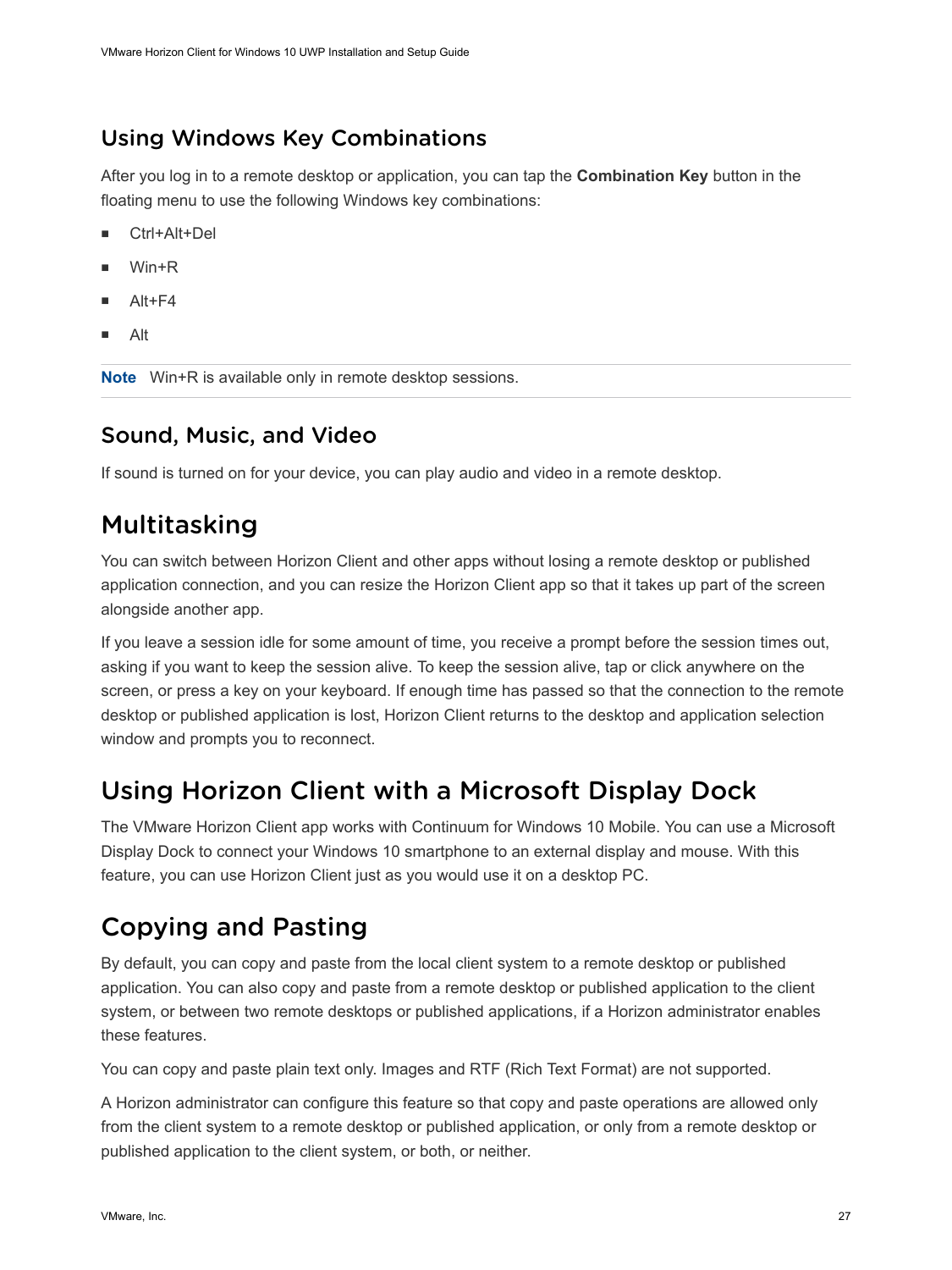<span id="page-27-0"></span>A Horizon administrator configures the ability to copy and paste by setting agent group policies. Depending on the Horizon server and agent version, a Horizon administrator might also be able to use group policies to restrict clipboard formats during copy and paste operations, or use Smart Policies to control the copy and paste behavior in remote desktops. For more information, see the *Configuring Remote Desktop Features in Horizon 7* document.

The copy and paste feature has the following limitations.

- You cannot copy and paste files between a remote desktop and the file system on the local client computer.
- The clipboard can accommodate 64 K of data for copy and paste operations. If you try to copy more than the maximum clipboard size, the text is truncated.

#### Logging Copy and Paste Activity

When you enable the clipboard audit feature, Horizon Agent records information about copy and paste activity in an event log on the agent machine. The clipboard audit feature is disabled by default.

To enable the clipboard audit feature, you must configure the **Configure clipboard audit** group policy setting for VMware Blast or PCoIP.

You can optionally configure the **Whether block clipboard redirection to client side when client doesn't support audit** group policy setting for VMware Blast or PCoIP to specify whether to block clipboard redirection to clients that do not support the clipboard audit feature.

For information about configuring these group policy settings, see the "VMware Blast Policy Settings" and "PCoIP Clipboard Settings" topics in the *Configuring Remote Desktop Features in Horizon 7* document.

This feature requires Horizon Agent 7.7 or later on the agent machine.

The event log where information about copy and paste activity is recorded is named VMware Horizon RX Audit. To view the event log on the agent machine, use the Windows event viewer. To view the event log from a centralized location, configure VMware Log Insight or Windows Event Collector. For information about Log Insight, go to<https://docs.vmware.com/en/vRealize-Log-Insight/index.html>. For information about Windows Event Collector, see the Microsoft documentation.

## Saving Documents in a Published Application

With certain published applications, such as Microsoft Word or WordPad, you can create and save documents. Where these documents are saved depends on your company's network environment. For example, your documents might be saved to a home share mounted on your local computer.

A Horizon administrator can use the RDS Profiles group policy setting called **Set Remote Desktop Services User Home Directory** to specify where documents are saved. For more information, see the *Configuring Remote Desktop Features in Horizon 7* document.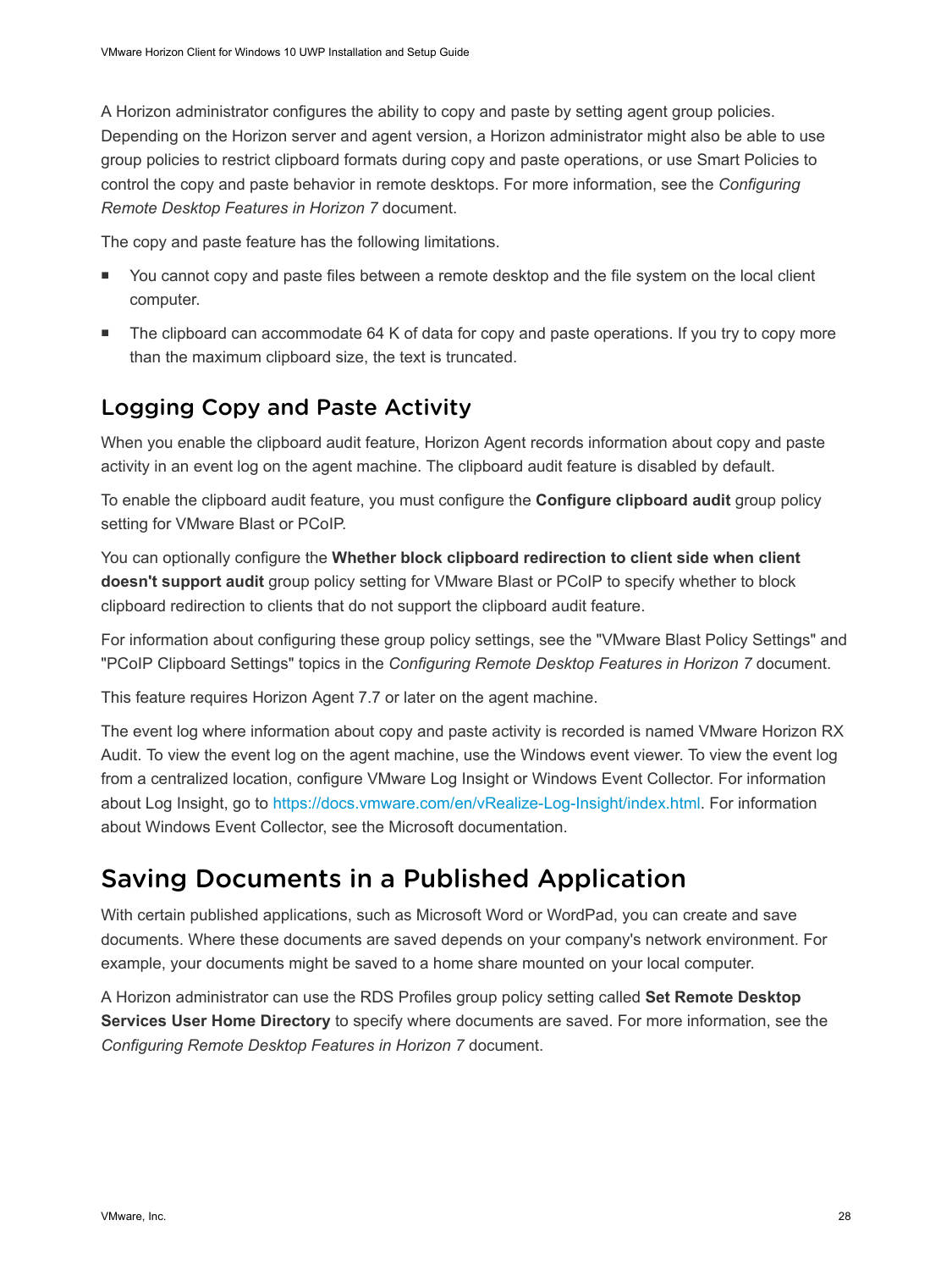## <span id="page-28-0"></span>Enable Multi-Session Mode for Published Applications

When multi-session mode is enabled for a published application, you can use multiple sessions of the same published application when you log on to the server from different client devices.

For example, if you open a published application in multi-session mode on client A, and then open the same published application on client B, the published application remains open on client A and a new session of the published application opens on client B. By comparison, when multi-session mode is disabled (single-session mode), the published application session on client A disconnects and reconnects on client B.

The multi-session mode feature has the following limitations.

- Multi-session mode does not work for applications that do not support multiple instances, such as Skype for Business.
- If the application session is disconnected while you are using a published application in multi-session mode, you are logged off automatically and any unsaved data is lost.

#### Prerequisites

A Horizon administrator must enable multi-session mode for the application pool. Users cannot modify the multi-session mode for a published application unless a Horizon administrator allows it. See *Setting Up Published Desktops and Applications in Horizon 7*. This feature requires Horizon 7 version 7.7 or later.

#### Procedure

- **1** Connect to a server.
- **2** Tap the **Option** menu in the upper-left corner of the desktop and application selection window.
- **3** Expand the **Advanced** section and then expand the **Multi-Launch** section.

If no published applications are available to use in multi-session mode, the **Multi-Launch** option does not appear.

**4** Select the published applications that you want to use in multi-session mode.

If a Horizon administrator has enforced multi-session mode for a published application, you cannot change this setting.

## Internationalization

The Horizon Client user interface and documentation are available in English, Japanese, French, German, Simplified Chinese, Traditional Chinese, Korean, and Spanish. You can also input characters for these languages.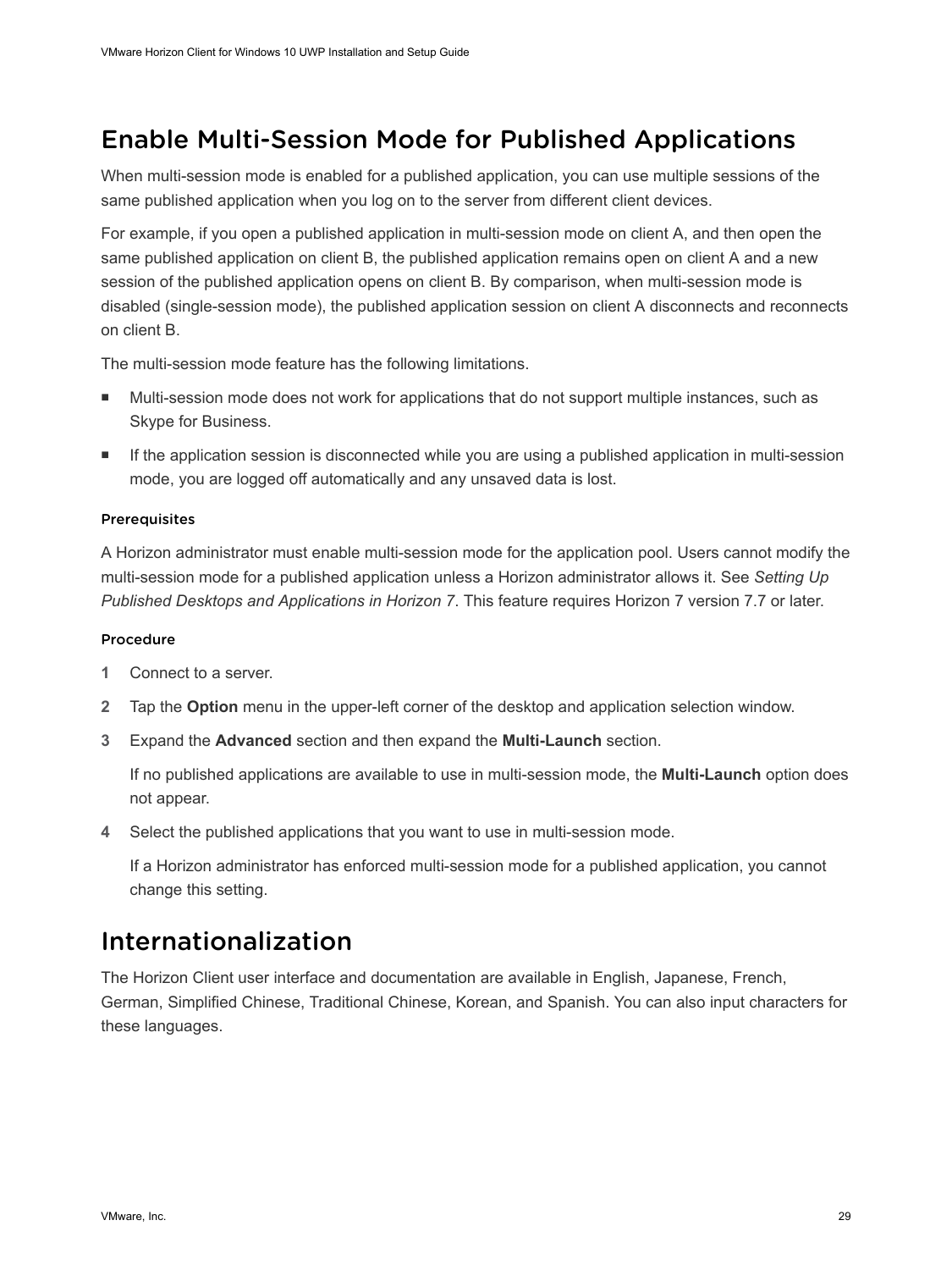## <span id="page-29-0"></span>Troubleshooting Horizon Client 5

You can solve most Horizon Client problems by restarting or resetting remote desktops or published applications, or by reinstalling Horizon Client.

You can also enable log collection and send log files to VMware for troubleshooting.

This chapter includes the following topics:

- Resetting a Remote Desktop or Application
- Uninstall the VMware Horizon Client App
- [Collect Logs to Send to VMware Technical Support](#page-30-0)
- <sup>n</sup> [Horizon Client Stops Responding or the Remote Desktop Freezes](#page-31-0)
- [Connecting to a Server in Workspace ONE Mode](#page-31-0)

#### Resetting a Remote Desktop or Application

If a remote desktop or published application stops responding, you might need to reset it.

Resetting a remote desktop is the same as pressing the **Reset** button on a physical PC to force the PC to restart. Any files that are open on the remote desktop are closed without being saved.

Resetting a published application quits all published applications and logs off all published application sessions. Unsaved changes in published applications might be lost.

To reset a remote desktop or published application, tap the **Disconnect** button in the remote desktop or published application window and tap **Reset**.

**Note** The **Reset** command is available only if a Horizon administrator has allowed it, and only if the status of the remote desktop or published application is such that the action can be taken.

## Uninstall the VMware Horizon Client App

You can sometimes resolve problems with Horizon Client by uninstalling and reinstalling the VMware Horizon Client app.

You uninstall Horizon Client just as you would uninstall any Windows 10 app.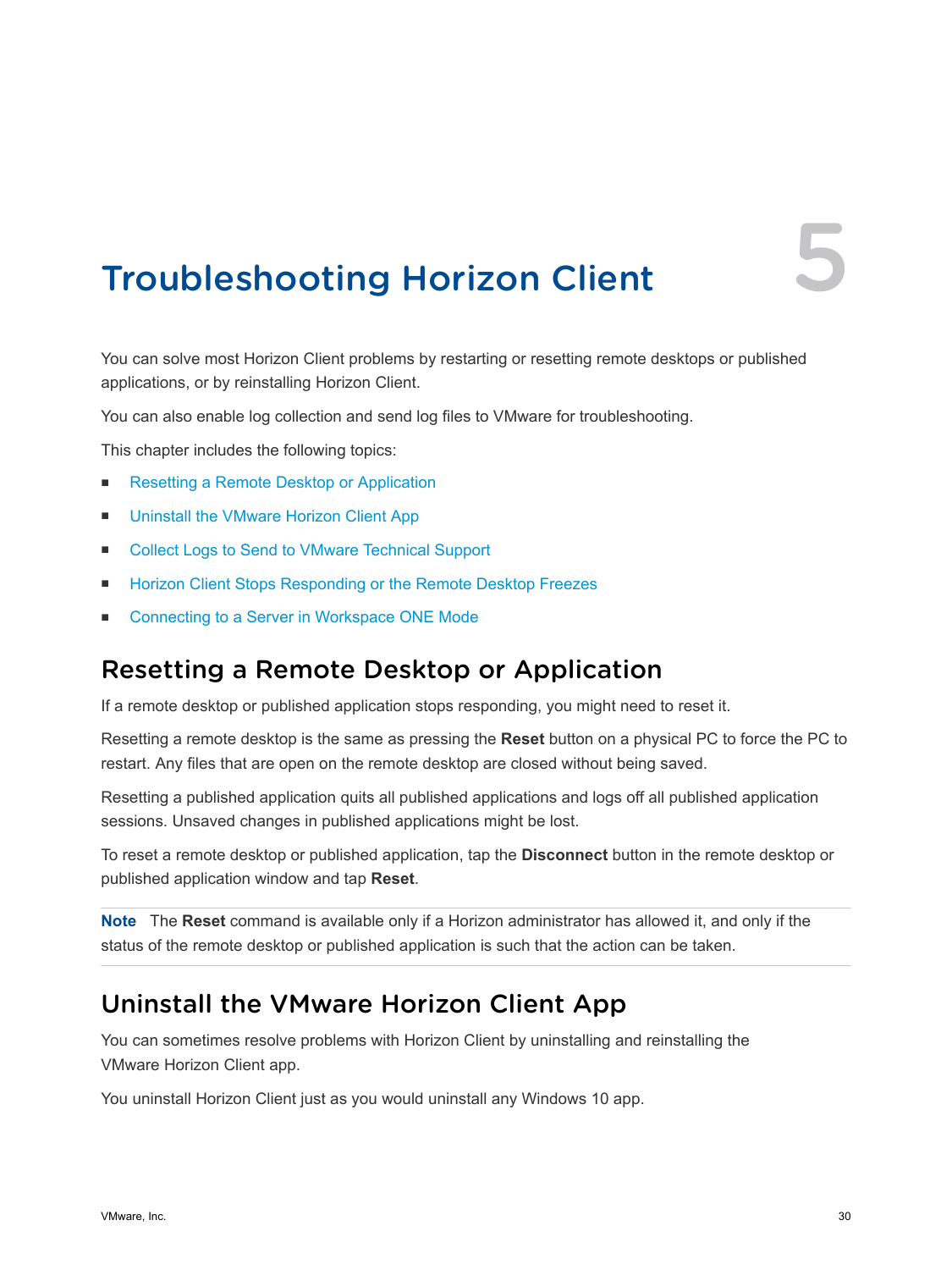#### <span id="page-30-0"></span>Procedure

- **1** On the client device, locate the VMware Horizon Client app.
- **2** Right-click the **VMware Horizon Client** tile or icon and tap **Uninstall**.

#### What to do next

Reinstall the VMware Horizon Client app. See [Install or Upgrade the VMware Horizon Client App.](#page-7-0)

## Collect Logs to Send to VMware Technical Support

You can enable logging and collect a log bundle to send to VMware technical support.

To troubleshoot some issues, you might be directed to collect log files to send to VMware technical support. Because logging can affect the performance of Horizon Client, turn off the advanced logging feature when logging is no longer necessary.

#### **Prerequisites**

Contact VMware technical support to determine where to send the log files that you collect.

#### Procedure

- **1** Open the **Option** menu.
	- n If you are not connected to a server, tap the **Option** menu in the upper-left corner of the Horizon Client menu bar.
	- **n** If you are connected to a server, but not yet connected to a remote desktop or published application, tap the **Option** menu in the upper-left corner of the desktop and application selection window.
	- n If you are connected to a remote desktop or published application, tap the **Option** button in the floating menu in the remote desktop or application window and tap **Setting**.
- **2** Expand the **Logging** section and tap to toggle the **Enable advanced logging** option to **On**.
- **3** Tap **Collect support information**, navigate to the location on your device to store the log files, select the directory, and tap **Select folder**.

For example, for convenience you might tap the **Desktop** item to save the logs in a folder on your local desktop.

Horizon Client creates a folder named vmware-view-logs-*timestamp* in the location that you specified.

**4** (Optional) To create a .zip file of the log folder before sending it to VMware technical support, rightclick the folder and select **Send to > Compressed (zipped) folder**.

#### What to do next

Send the logs to VMware technical support.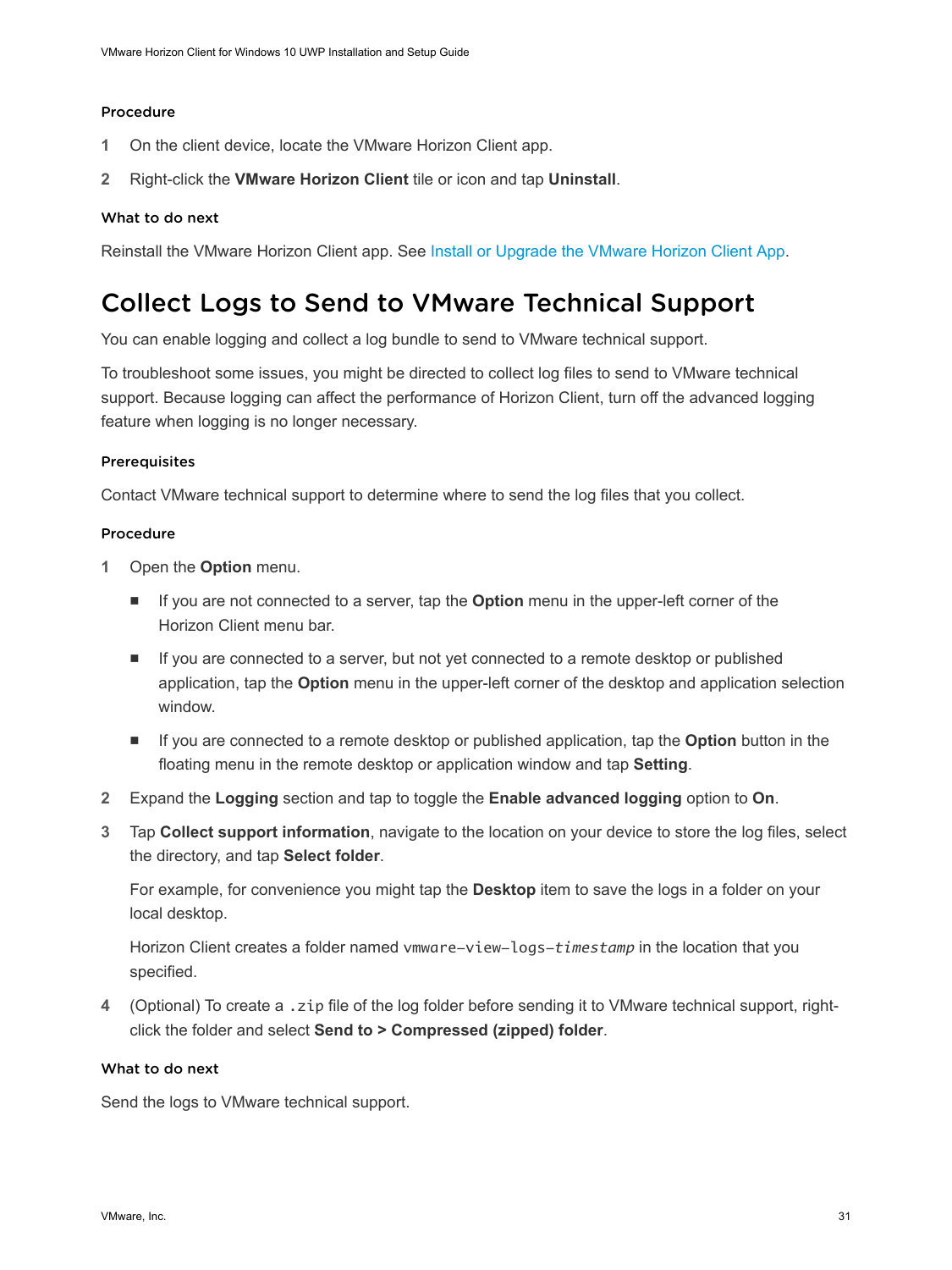## <span id="page-31-0"></span>Horizon Client Stops Responding or the Remote Desktop Freezes

Horizon Client stops responding or a remote desktop freezes.

#### Problem

Horizon Client does not work or repeatedly exits unexpectedly, or the remote desktop freezes.

#### Cause

If the server is configured properly and the correct firewall ports are open, the cause of the problem usually relates to Horizon Client on the device or to the remote desktop operating system.

#### Solution

**n** If the remote desktop operating system freezes, use Horizon Client on the client device to reset the desktop.

This option is available only if a Horizon administrator has enabled the desktop reset feature.

- Uninstall and reinstall the Horizon Client app on the client device.
- **n** If you receive a connection error when you attempt to connect to the server, you might need to change your proxy settings.

## Connecting to a Server in Workspace ONE Mode

You cannot connect to a server directly through Horizon Client, or your remote desktop and published application entitlements are not visible in Horizon Client.

#### Problem

- When you try to connect to the server directly through Horizon Client, Horizon Client redirects you to the Workspace ONE portal.
- **Number 10** When you open a remote desktop or published application through a URI or shortcut, or when you open a local file through file association, the request redirects you to the Workspace ONE portal for authentication.
- **n** After you open a remote desktop or published application through Workspace ONE and Horizon Client starts, you cannot see or open other entitled remote desktops or published applications in Horizon Client.

#### Cause

Beginning with Horizon 7 version 7.2, a Horizon administrator can enable Workspace ONE mode on a Connection Server instance. This behavior is normal when Workspace ONE mode is enabled on a Connection Server instance.